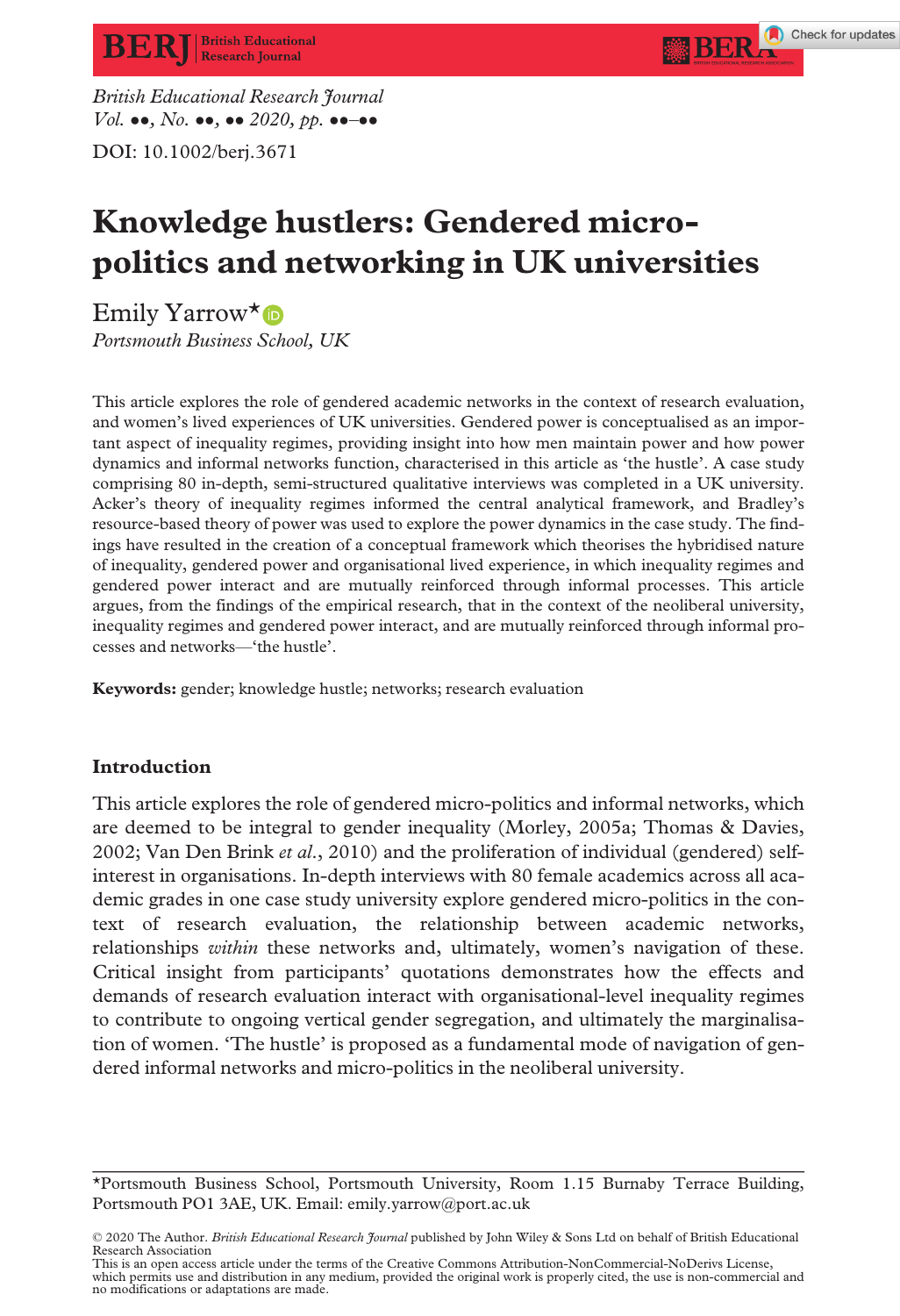## 2 E. Yarrow

This research presents a new framework for the understanding and analysis of gender and power in contemporary organisations, helping to expose inequality and gendered power interactions in the neoliberal university.

It is argued from the findings that women are forced to engage in what is known as the 'knowledge hustle', or simply 'hustle'—defined here as a mode of survival in gendered organisations that involves navigating and understanding formal and informal practices and networks. In a context of gender inequality and vertical gender segregation that is heavily reliant on networks, the hustle serves as a means by which to develop power and voice in the neoliberal university. The hustle draws influence from the notion of strategy as hustle (Bhide, 1986), whereby individuals 'play each hand as it is dealt and quickly vary tactics to suit conditions' (p. 62), a characteristic which is crucial when both formal and informal rules surrounding research evaluation are continually changing. Chappell and Waylen (2013) point out that understanding the 'rules of the game' is crucial to influencing organisational political life and outcomes (p. 599). The notion of the hustle was a key recurrent theme in the findings of the research, whereby the navigation of informal networks in the academy by participants was found to be integral, in part because of deeply ingrained gendered perceptions of merit (Krefting, 2003) and the finding that informal practices, rather than explicit discrimination, legitimise and further entrench existing inequalities through the undermining of formal policies and practices which are in place.

Building on and extending Acker's (2006) and Bradley's (1999) theorising on gender in the workplace, this study enhances current understandings of the concepts of gendered organisations, inequality regimes and gendered politics, through mobilising women's lived experience of 'the hustle' in universities.

### Background

Gender bias and sexism are still everyday features of our society, and gender bias is an ongoing issue in UK universities. After more than two decades, exercises such as the Research Excellence Framework (REF) and, formerly, Research Assessment Exercises (RAEs) have become critical for assessing the research outputs (i.e. quality and quantity) of individual academics, departments and universities in the UK. In turn, such exercises impact the day-to-day working lives of academics, as well as their career trajectories (Willmott, 1995; Henkel, 1999; Knights and Richards, 2003; Davies et al., 2020). There is a consistent and widespread lack of women in the upper echelons of the academy, and only around 23% of professors are female (Fletcher, 2007; Higher Education Statistics Agency, 2015). Women have long been, and continue to be, under-represented not only in the professoriate but also in senior academic management and full-time academic positions in British universities (Bett, 1999; ECU, 2015a; HEFCE, 2015; UCU, 2016). In REF 2014, 154 higher education institutions made submissions to 36 units of assessment, yet women are still proportionately less likely to be submitted for research evaluation exercises than their male counterparts. This occurs both nationally—where 67% of men are selected vs. 51% of women—and in the case study university, where only around 30% of staff submitted were women (confidential REF submissions data from HR department of the case university). Although nationally the proportion of women submitted has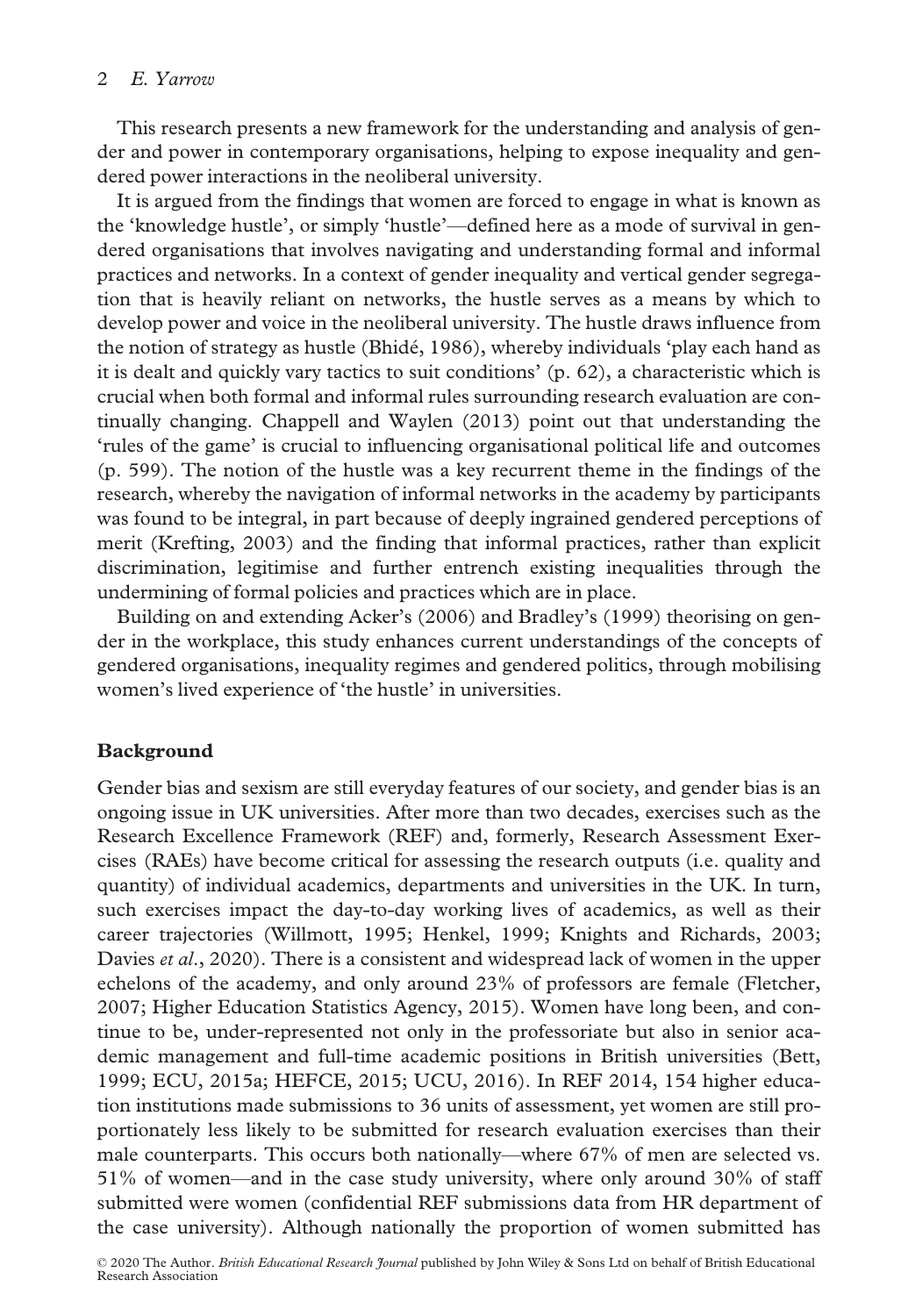increased (from 48%) in RAE 2008 (HEFCE, 2015), women continue to be underrepresented in many aspects of research and evaluation, such as in impact case studies (Davies *et al.*, 2020). This article contributes to current understandings of the linkages between organisational hierarchy, inequality regimes and power play, where the latter refers to informal power games such as gendered informal networks, homo-social reproduction (Kanter, 1977) and homophily (Ibarra, 1993) in higher education.

#### Universities as gendered contexts

Gender inequality remains one of the most pressing issues in the neoliberal university today, despite initiatives such as Athena SWAN, a UK gender equality representation and progress charter to 'encourage and recognise commitment to advancing the careers of women'. This initially only focused on STEMM subjects, but has now been extended to the humanities and social sciences (ECU, 2015a). Women are still, both in universities and in the wider UK job market, less likely to earn the highest salary grade than men, and there is still a considerable gender pay gap (UCU, 2016). Furthermore, the most recent ECU equality in HE statistical report (ECU, 2015a) has revealed the current status of women more generally in the academy: in 2013/14, 62.7% of professional and support staff were women. In contrast, the majority of academic staff were men (55.4%).

Currently in UK universities, there is an average gender pay gap of around £528 million per year (UCU, 2016); the total salary spend on female academics is also  $\pounds1.3$ billion less than it is on male academics. Furthermore, at 154 higher education institutions women are on average paid less than men, and at only eight institutions are women paid equal to or more than men (UCU, 2016). It is evident that, across the sector, not only are women under-represented in full-time academic roles and in the professoriate, but they are also disproportionately over-represented in part-time and administrative roles, and so the gender gap in research positions remains an ongoing issue of significant concern. Most recently, Davies et al. (2020), in their study of research evaluation and the impact agenda, showed that gendered bureaucracies are still widespread and deeply engrained in higher education (p. 15).

The notion of gendered power (Bradley, 1999) is a phenomenon endemic in gendered organisations such as universities. Power has been outlined by Bradley as 'the capacity to control patterns of social interaction', which she categorises into nine main facets, referring to gendered power as 'the capacity of one sex to control the behaviour of the other' (Bradley, 1999, p. 33). Bradley advocates an approach which encompasses both individual and institutional assertions and understandings of power, and her theory of resource-based power is important as it allows insight into its variations 'by showing how women and men have control of and access to different forms of power resource, and to differing amounts of each resource at different times. Thus, we can grasp power relations as complex and fluid' (Bradley, 1999, p. 32). The statistics indicate that women hold less power in key strategic decision-making positions and fewer positions of power within universities; they also point to the ongoing undermining of women and gender equity policies in UK universities (Huppatz  $et al.,$ 2019). Furthermore, Deem (1998, 2009) argues that because the management of universities is still male dominated, this further deepens both gendered power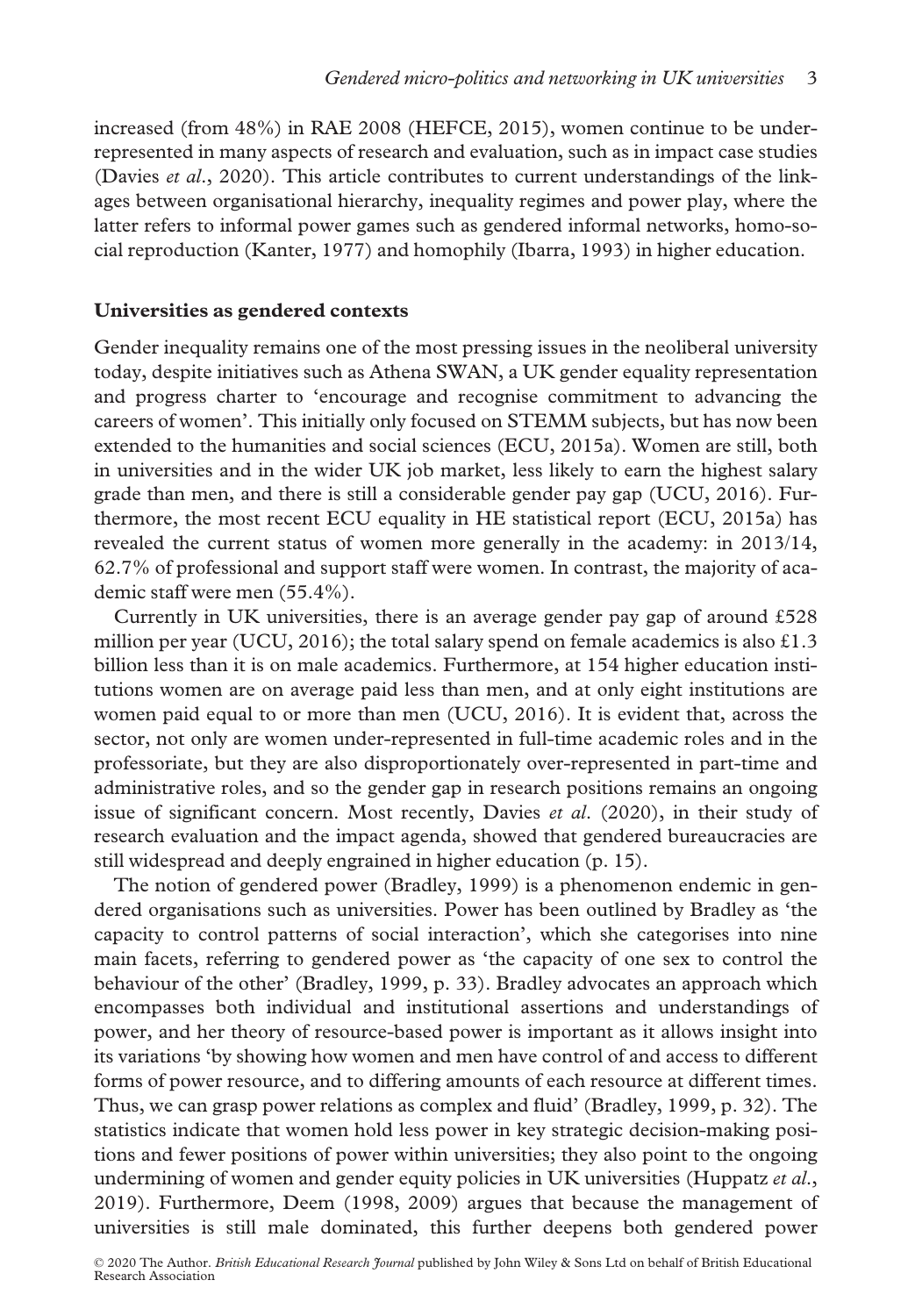relations and the (gendered) organisational cultures in universities, placing further restraints on women being a part of, and undertaking, academic management roles (Deem, 1998, p. 54) in the neoliberal university.

Empirical research in three UK universities has shown that increased managerialism co-occurs with an increasing amount of regulation and monitoring both of universities and of individual academics through a broad range of mechanisms, 'including league tables, teaching quality audits, research assessment exercises (RAE), line management and appraisal' (Thomas and Davies, 2002, p. 375). Research also shows that this changing context is also considerably affecting the organisation of the general requirements of work, which is highly focused on output, and driving the increasing requirement for academics and universities to demonstrate value for money (Neyland, 2007) for example. Deem introduces a gender perspective to the current context of UK universities, whereby she argues 'the gendering of organisational cultures in universities by the wide permeation of masculine values, beliefs and practices, and the retention of some traditional views about the roles of women and the maintenance of highly unequal male/female power relations' (Deem, 1998, p. 49). As the management of universities is still male dominated, this further deepens both gendered power relations and (gendered) organisational cultures in universities.

## Recruitment, selection and associated micro-politics

The concept of gendered micro-politics is often presented in the extant literature in relation to gendered networks (Fletcher et al., 2007; Van Den Brink and Benschop, 2012), as are the gendered implications of national research evaluation (most notably the RAE and increasingly now also the REF) (Fletcher, 2007; Shaw & Cassell, 2007; Deem et al., 2009; Doherty & Manfredi, 2010; Hicks & Katz, 2011; Davies et al., 2016). Gendered micro-politics, however, is an integral concept to 'the hustle' due to the ongoing and prevalent 'notions of leadership, superiority, and academic excellence which continue to be characterized as masculine' in the academy (Morley, 2001, p. 229).

Recruitment and selection from gendered networks are rife in the academy, and contribute to the ongoing marginalisation of female academics (Barrett and Barrett, 2011; Aiston and Jung, 2015; Davies et al., 2016). Micro-politics play a role not only in research evaluation, but also in academic recruitment, selection and promotions, academic organising (Benschop and Brouns, 2003; Krefting, 2003) and networking (Benschop, 2009). Van Den Brink et al. (2010, p. 1463) argue that gendered practices in recruitment and selection are both political and technical exercises that involve multiple stages of negotiations. In their later work, Van Den Brink and Benschop (2012, p. 507) found that in the Dutch context of recruiting professors, informal networks and their effects often result not only in hindrances for women, but also —critically—privileges for men, which come together and further intensify, thereby producing extensive (gendered) inequalities in the construction and perception of excellence.

Social interactions play an integral role in academic recruitment and selection in academia as a political arena where informal practices of gendered micro-politics serve to: 'dominate and detract from, distort, or even hijack attempts to introduce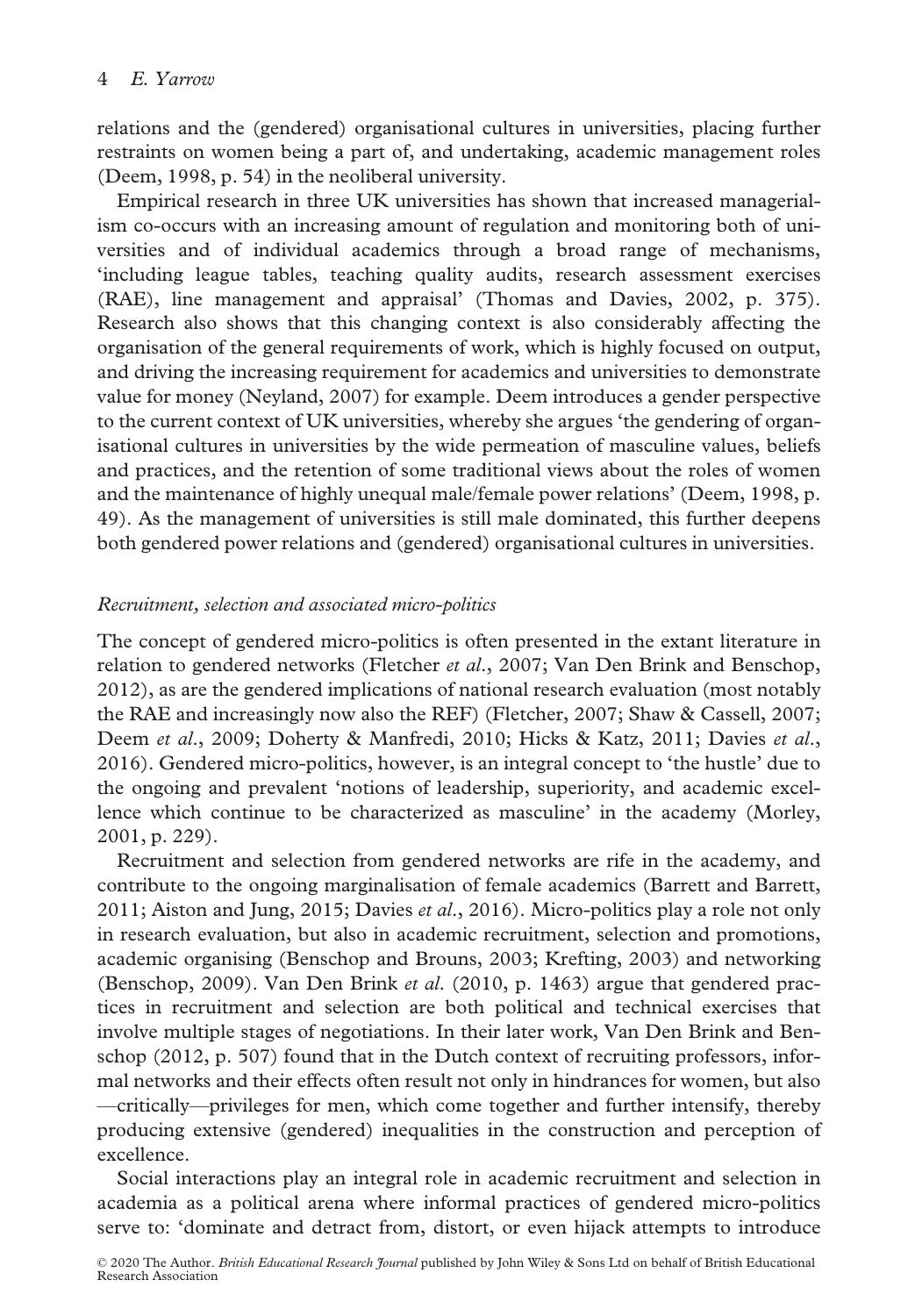gender equality practices' (Van Den Brink et al., 2010, p. 1479). Furthermore, Morley (2005a, p. 15) argues that quality audits in higher education are rife with 'micropolitical interference'. It was found in Morley's study, as well as within this research, that micro-politics undermines and subverts the process of recruitment and selection, as well as the associated policies that may be in place in an organisation (Morley, 2001, 2003), thereby bringing to the fore the role of informal networks, in particular those of organisational leaders such as heads of department or research deans, identified in this article as key figures in 'the hustle'. It is nonetheless important to consider that networking is indeed presented as an extremely important, valuable and actively encouraged endeavour, in which all academics are keenly encouraged to engage, by universities themselves, funding bodies, as well as gender equality initiatives such as Athena SWAN. This article acknowledges this, but seeks to cast light on the ways in which informal networks subvert formal practices and policies, and serve to further perpetuate gendered privilege and, in turn, gender inequality. Furthermore, much empirical research demonstrates that despite the positive aspects associated with networks for women, networks 'continue to advantage men on average more than women' (Bird, 2011, p. 204).

The problematic nature of informal networks cannot be downplayed. As a concrete example, informal elements of recruitment and selection are deeply imbued with issues not only around perceived fairness and equality but also, according to Acker (2006, p. 450): 'hiring through social networks is one of the ways in which gender and racial inequalities are maintained in organizations'. Furthermore, Van Den Brink and Benschop (2012, p. 507) found in the Dutch context of recruiting professors that informal networks and their effects often result not only in hindrances for women, but also—critically—privileges for men, which come together and further intensify, thereby producing extensive (gendered) inequalities in the construction and perception of excellence. Indeed, 'the analyses of processes in interpersonal networks provides the most fruitful micro-macro bridge. In one way or another, it is through these networks that small-scale interaction becomes translated into large-scale patterns' (Granovetter, 1973, p. 1360), thereby also highlighting the linkage between the hustle, informal networks and micro-politics as interrelated concepts.

Gendered micro-politics in the neoliberal university holds the potential to further negatively affect women's academic career development and lived experiences of academic organisational life. Thomas and Davies (2002, p. 375) suggest, based on their empirical research in three UK universities, that there has been an increasing amount of regulation and monitoring both of universities and of individual academics through a broad range of mechanisms, 'including league tables, teaching quality audits, research assessment exercises (RAE), line management and appraisal'. This changing context is also considerably affecting the organisation of the general requirements of work, which are highly focused on output and productivity.

Critically, it is evident from the findings, as well as from the extant body of literature and current national patterns (Doherty and Manfredi, 2006; ECU, 2015a, b; UCU, 2016), that women continue to be under-represented and suffer the effects of the gender pay gap. In terms of recruitment and selection processes, even where they may appear neutral, men and women actually experience these processes differently, and in fact there is an ongoing prevalence for informal recruitment (Halford and Leonard,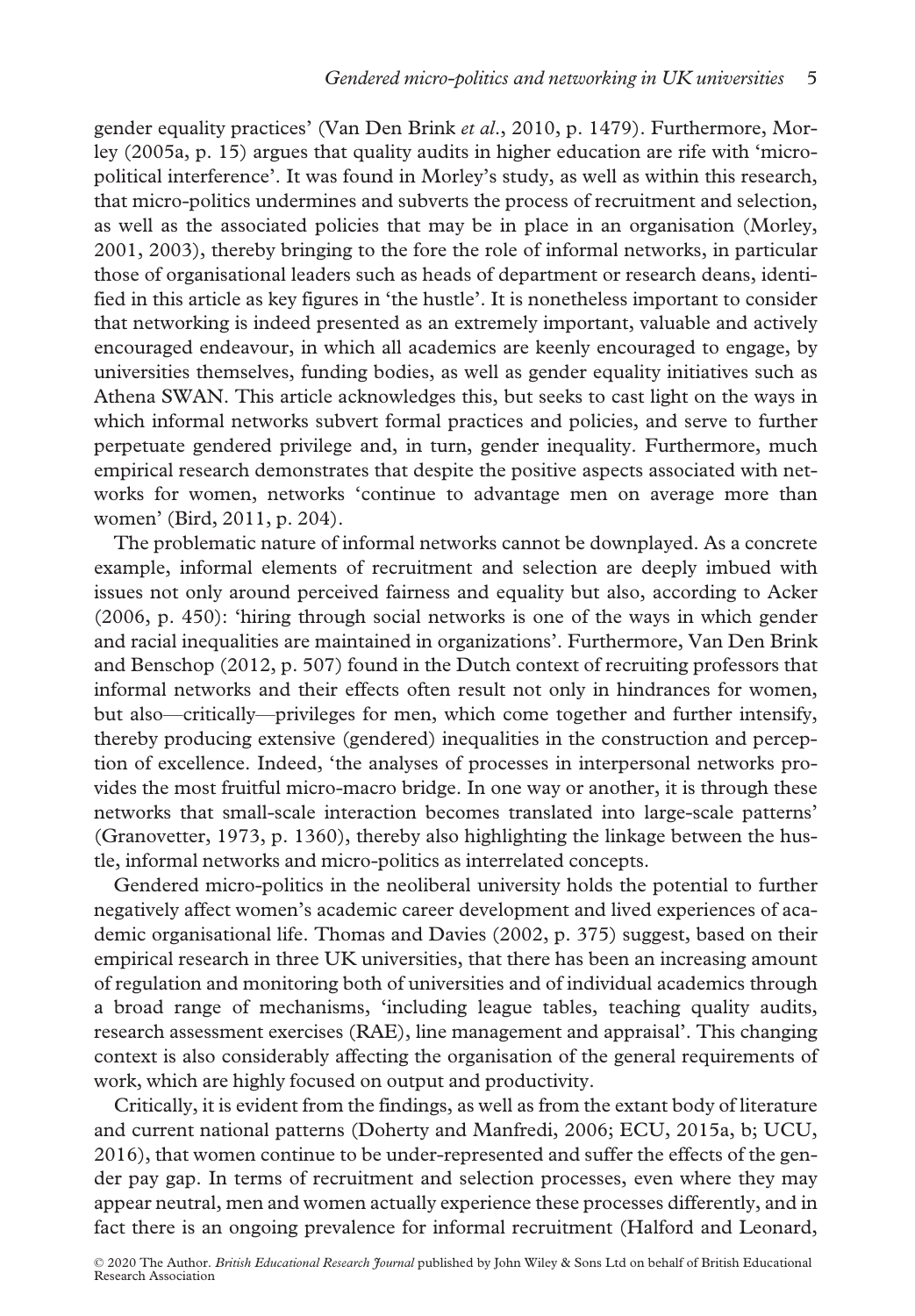2001; Barrett and Barrett, 2011; Van Den Brink and Benschop, 2012; Aiston and Jung, 2015; Davies et al., 2016). This is problematic because informal elements of recruitment and selection are deeply imbued with issues around perceived fairness and equality; also, according to Acker (2006, p. 450), 'hiring through social networks is one of the ways in which gender and racial inequalities are maintained in organizations', and it is here where the role of gendered micro-politics comes to the fore. There is much empirical evidence in the literature to suggest that informal practices continue to undermine formal recruitment and selection processes (Evans, 1995; Husu, 2000; Van den Brink et al., 2010), and it is argued that processes of recruitment and selection are organisational activities where there is the greatest scope for particular individuals to subvert formal practices by practicing forms of 'hustling'.

It is here where the crucial linkage between gender inequality, gendered micro-politics and the hustle can be made, in that it has been found that the aforementioned pressures which arise as a result of research evaluation, for example, are driving increasingly individualised ways of working, which are also related to notions of the unencumbered worker, who is disproportionately male (Huppatz et al., 2019).

### Recruitment and academic networking

The existence of gendered patterns of recruitment, selection and hiring is a well-developed theme in the literature and it is evident, both empirically and theoretically, worldwide, even though many countries, including the UK, have legislation in place to combat gendered discrimination and gendered perceptions of hiring (Acker, 2006, p. 449). This is outlined in the Equality Act 2010, and in certain recruitment and selection guidelines and equality and diversity policies in UK universities, such as the ECU Gender Equality Charter Mark (ECU, 2016). Whilst there is legislation in place, there is much empirical evidence to suggest that informal practices persist (Evans, 1995; Husu, 2000; Van den Brink et al., 2010) and contribute to ongoing issues surrounding transparency (Van den Brink et al., 2010), exacerbated and enabled by gendered micro-politics and informal networks.

### Gendered academic networks

Examples of networking practices identified most prominently in the literature, and in this research, include maintaining (useful) contacts, nurturing networks, socialising for mutual benefit, forming alliances, negotiating and sharing useful information, or withholding certain information (Van Den Brink and Benschop, 2012, p. 4). Networks form an integral part of academic life, but gendered networks undermine equality and diversity policies in universities.

Gendered micro-politics have been found in this study to be a way of forging important bonds that link the expression of gendered power, informal networks, organisational inequalities and women's lived experiences of academia. The following quote demonstrates this, and 18 participants from a range of departments explicitly discussed this idea: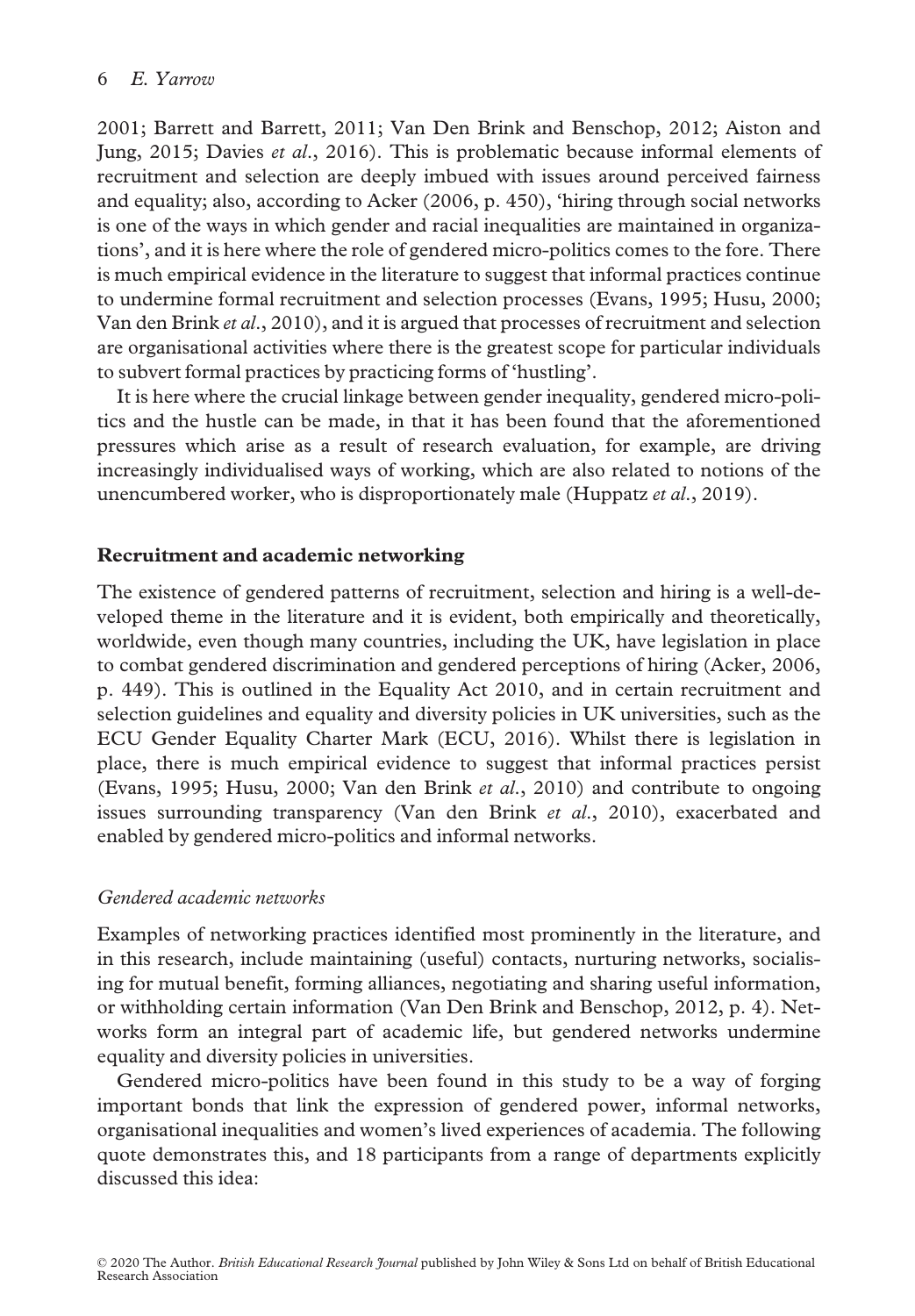You look at things like certain types of admin role where some of those very big jobs, like senior tutor type jobs, dealing with large pastoral type jobs, still tend to flow to women and they're very time consuming, but then I can think of men and women who've been treated very advantageously, let's say, and that's all about personal networks. (Key Respondent, Participant 41)

Overarchingly, the literature identifies that networks play a role in supporting individual organisational power. This becomes increasingly pertinent when gendered norms in organisations are considered, as well as the interactions between individual and organisational structures (Acker, 1990).

#### Gendered informal networks

How we think about what constitutes men's and women's work plays a fundamental role in the subordination of women both in the workplace and in wider society (Alvesson and Due Billing, 2009, p. 49). It has been found in this research that negotiations play an important role in the allocation of workload, even where workload models are utilised, and that informal agreements and network hustling play an integral role in this. In an increasingly managerial context, which is reinforced by informal practices, the hustle is further necessitated because of ongoing vertical gender segregation.

### Methodology – discovering women's experiences of the REF

This exploratory empirical case study, made up of 80 qualitative life histories, led to interviews across the humanities and social sciences in an anonymous UK university. It adopted an interpretivist epistemology.

### Sample and case study outline

The purposive sample covered a range of female academics, from early career researchers to professors, and covered a range of ages and experiences, as well as key respondents who included heads of school, research directors and REF managers; notably, these were often male. The sample size of 80 participants, including key respondents, included around 40% of all the women in the faculty. Women from every academic grade and a wide age range (27 to 67), spanning early, mid and late career stages, were interviewed (though it is of note that career development was investigated across the grades, and was not solely age dependent). The broad range of ages and academic grades further added to the robustness of the empirical findings of this research and its wider generalisability.

The university in England where the research was conducted is one of the leading universities in the UK for research evaluation outcomes and is a member of the Russell Group; it is further notable that the gender pay gap is also around 16% larger (UCU, 2016) than at other institutions in the UK. Overall, there are vertical gender segregation issues in most of the departments of the case study university, as well as in its managerial positions. Women across the whole university are over-represented in administrative roles and are more likely to be on fixed-term contracts than men; these are also patterns which can be seen across the university sector in the UK. The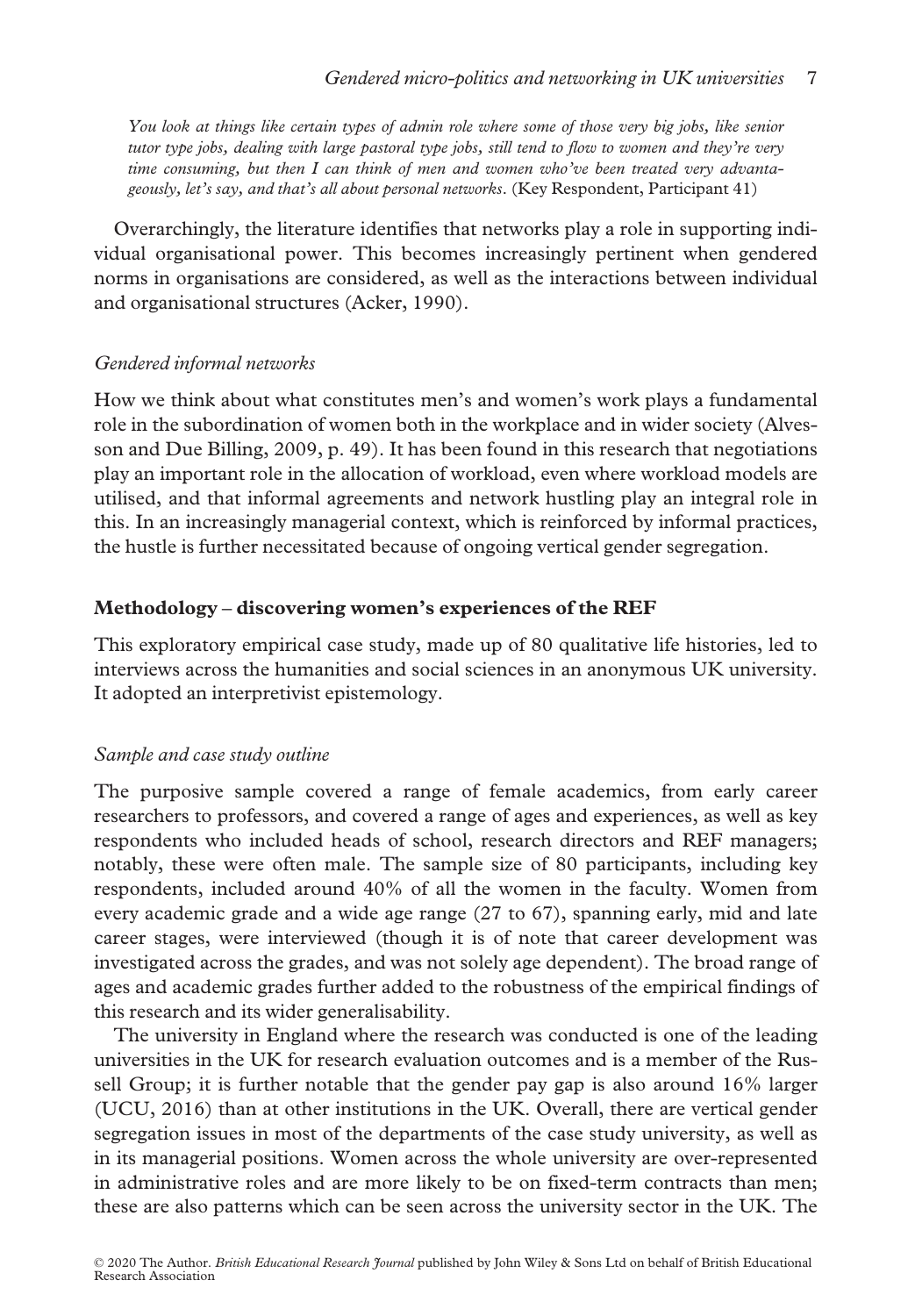case university was chosen both because of its breadth of departments in the humanities and social sciences, as well as its status as clearly representative of a Russell Group university, both in terms of its distinguishing characteristics and the gender balance of its academic staff. The purposive sampling strategy that was employed alongside Yin's (2009) case study chain of evidence also ensured that the sample was representative in terms of department and faculty-level gender representation in both a structured and traceable manner.

Furthermore, the findings of this research have relevance to the international research community, where there has been a shift towards mobilising modes of research evaluation. Fletcher's (2007, p. 284) work also asserts that 'more rich data need to be gathered through more local studies and compared at national and international level to increase knowledge about barriers to equal opportunities for women academics in the research economy and the means to overcome such barriers'; a need to which this research contributes. There is scope for the findings of this study to inform both government and university research policies at the national and international level, in countries such as Australia, New Zealand, Portugal and Italy, all of which currently have formal exercises of research evaluation.

## Mobilising a life-histories approach

Given the aims of the study, a life-histories approach using semi-structured interviews was implemented, as this encouraged participants to look back over the course of their careers (Miller, 2000) and discuss how, or indeed whether, research evaluation had affected their careers and career trajectories. A life-histories approach aided the researcher in understanding how organisational careers are developed and maintained over time, which further fits with the research objectives of this study. The aim of this approach was to glean information on 'the entire biography of each respondent' (Bryman and Bell, 2007, p. 729). Maxwell and Miller (2008), however, argue that a distinction must be made between age and life-course effects, and that there are different experiences in different cohorts, meaning that experiences will be situated within a particular time frame and historical context, in this case REF 2014, although the findings are pertinent to research evaluation more broadly.

Universities are conceptualised here as organisations, as social constructs situated in a cultural, historical and ultimately gendered context. Overall, the rationale for using an exploratory case study approach was because this approach fits well with the aim of studying women's experiences in the context of the university, and for providing a wide range of insights into their situation structurally, strategically (through the key respondents) and experientially. Biographical data also served to further contextualise the findings of the interviews and provided scope for a secondary analysis of their career trajectories.

Empirical insight was sought into the potential effects of academics coming from legal practice to academia and their subsequent potential attitudes towards research evaluation. It was of note that in the law department, there were a significant number of academics coming from practice. There are substantial disciplinary differences between the humanities and social sciences and STEMM subjects, which are beyond the scope of this study.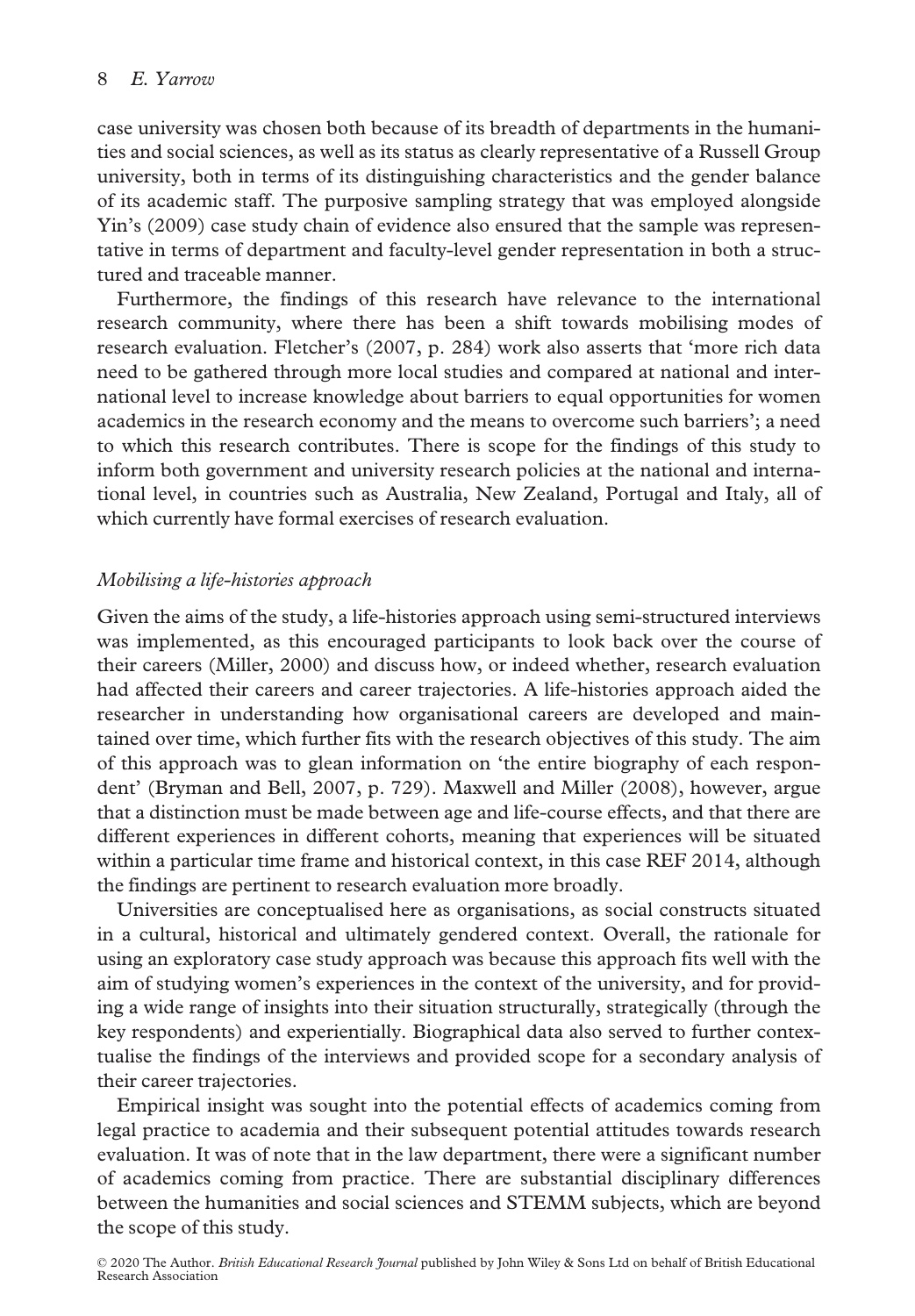Thematic analysis supported the clear and ordered categorisation of the data and ran alongside the initial first-level analysis, and also enabled the development and identification of themes closely linked to the facets of Acker's (2006) inequality regimes in its deductive codes, and the emergent themes in its inductive elements. This is also in line with the interpretivist epistemology which underpins this research. Elements of the coding framework were derived from the themes and key orienting concepts previously outlined, as well as aspects that emerged in the data during the transcriptions. Further deductive codes were derived from Acker's (2006) inequality regimes framework, Bradley's (1999) theoretical notion of power, and from notes that were taken during the first-level analysis which occurred during transcriptions. It is essential to theoretically link together this primary analytical framework by demonstrating that the coding framework is informed deductively by their key concepts. Furthermore, Boyatzis (1998998, p. 1) argues that 'observation precedes understanding. Recognizing an important moment (seeing) precedes encoding it (seeing it as something), which in turn precedes interpretation'. [However, overall, the emphasis is 'on the flexible and pragmatic use of coding – the assumption that the frequency of a code in a particular text corresponds to its salience simply cannot be made' (King, 2004, as cited in Cassell and Symon, 2004, p. 256).]

NVivo was utilised in order to allow for categorisation of the data, as well as to run queries within the different departments' data sets; and it further supported the interpretation of findings in a systematic and theoretically underpinned manner.

#### Secondary data

Access was also gained to confidential professorial review data, pay gap information and workforce diversity data, including gender statistics from the case university HR director. This allowed for further contextualisation of the findings from the main interviews and provided empirical insight into the organisational mechanisms of control and compliance and the processes that produce inequalities.

### Limitations and reflections

It is important in any research to acknowledge not only its strengths and contributions but also its limitations. The main limitation of this research is that it is based on one case study university, and so the extent to which generalisability can be claimed may potentially be reduced. However, this study has taken into account the voices of 80 women and key respondents across the humanities and social sciences in an anonymous, research-intensive case study university in England, which, it is argued, is representative of other universities in the UK, thus outweighing the potential limitations of the sample due to the richness of the responses. The case study approach allowed for a lot of detail to be collected to further contextualise interviews, including for policy documentation and REF dry run data to be obtained. It is also of note that, in contrast, the recent Stern Review of the REF 2014 (Stern, 2016) only included 40 interviews with a disparate range of academics, and also made only three somewhat ineffective comments on gender. Furthermore, anecdotally, whenever the author has presented this research at different universities, research directors have admitted that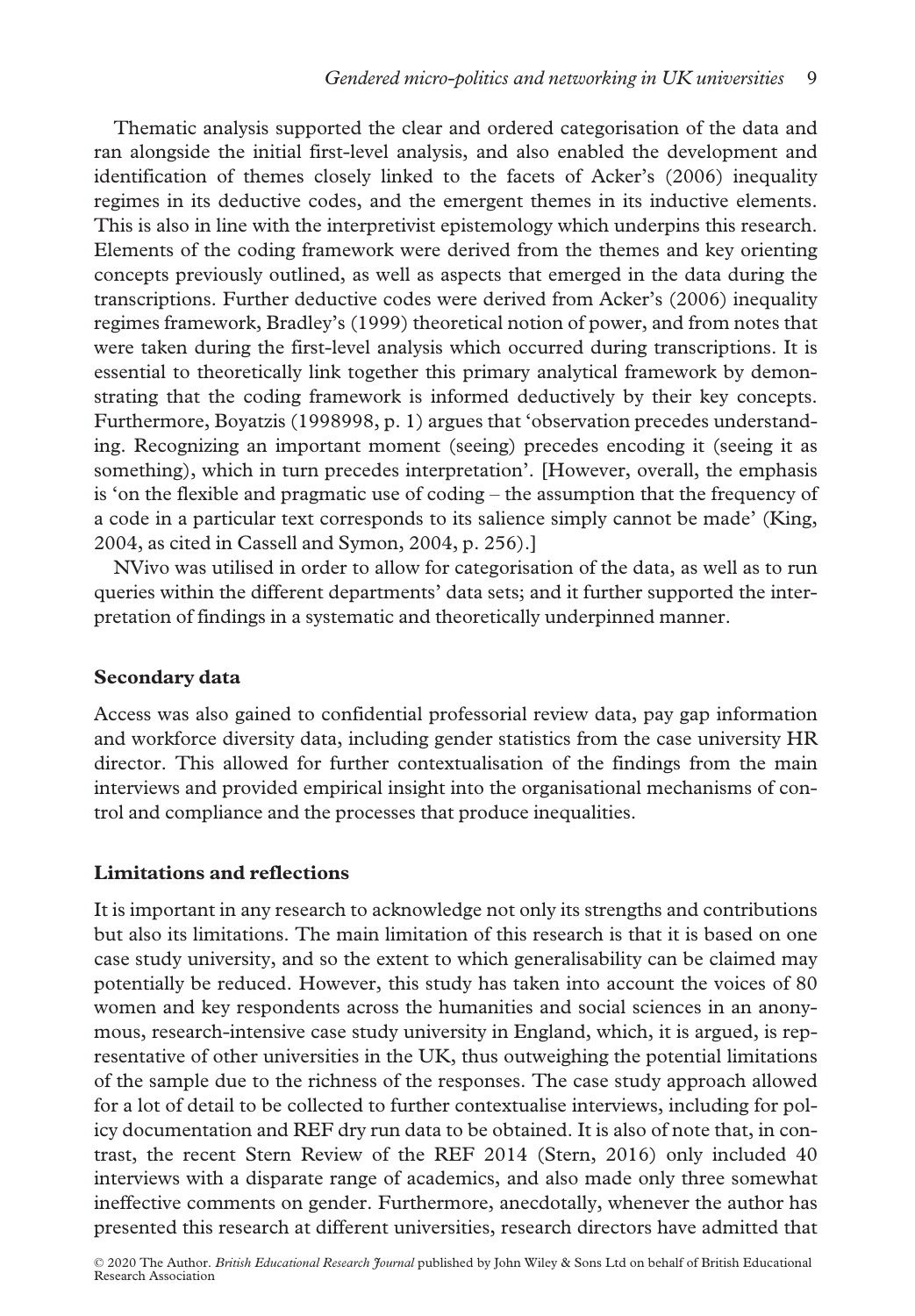the results are very similar to those at their own universities and that the recommendations and findings could benefit their institutions, thereby again demonstrating the wider generalisability of the research.

A notable aspect to consider, particularly within a gender study, is that some additional information may have been volunteered by the respondents because the interviewer was also female. However, the reflexive approach taken in this research has allowed for a deeper understanding of the importance of ethics in research, as well as the potential effects that very personal research questions may have on participants. The awareness of this in itself is a valuable and important aspect of gender research in management, and also negates any bias that may have arisen from researching other academics and from being an 'insider'.

## Findings and discussion: Gendered micro-politics and networks

It has been found that there is a close relationship between gender, gendered power and micro-politics, and women's lived experiences of research evaluation, all bound by the central role that (gendered) networks play in UK universities. The notion of gendered micro-politics is loosely entwined with gendered informal networks, which this study found to be integral not only to the culture of the case study university, but more widely in academia. In particular, the central role and prevalence of informal networks, interactions and practices—'the knowledge hustle'—in academia is notable, and there is a large body of literature, both empirical and theoretical, which attests to this (Heward, 1996; McPherson et al., 2001; Krefting, 2003; Bradley et al., 2007; Fletcher, 2007; Roos, 2008; Van den Brink et al., 2010; Woodward and Woodward, 2012; Savigny, 2014; Ang et al., 2015; Berger et al., 2015). It is also of note that Thanacoody et al. (2006), in their comparative study of female academics' career progression in Australia and Mauritius, found that in both contexts women were habitually not only excluded from informal networks but also often ignored, and most problematically excluded 'from having access to relevant information or decisionmaking networks within the organisation' (p. 540). This is significant because the importance of inclusion in informal networks increases at the top of the hierarchy, where trust plays an important role, sometimes superseding performance (Thanacoody et al., 2006).

## The importance of the hustle: Relationships in academia

As we have seen, gendered micro-politics and gendered academic networks are prevalent and serve to uphold vertical gender segregation in the academy through informal networks. Informal networks play a dominant role in maintaining existing inequalities in organisations (Acker, 2006), with Morley (2005b) demonstrating that they reinforce and also further construct gendered power relations (p. 26) in the contemporary university context (Clarke and Knights, 2015; De Coster & Zanoni, 2018; Huppatz et al., 2019).

The primary aim of networking relationships for some individuals is thus for career benefit. Increasingly, the importance of networking, for women in particular, has grown with the responsibility for their continuing employability, which, it is claimed,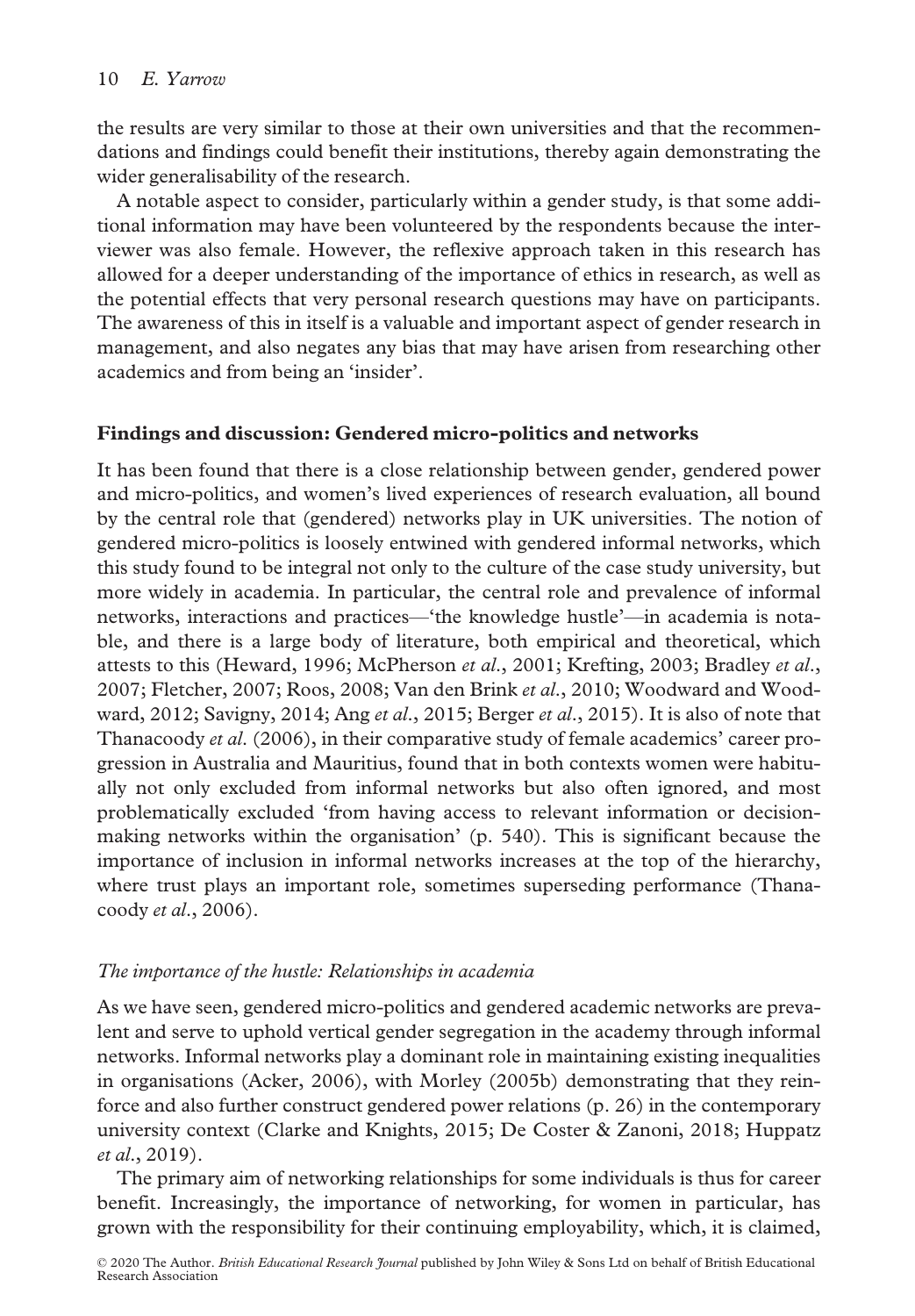has shifted from the organisation to the individual (Acker & Armenti, 2004; De Coster & Zanoni, 2018). This has been occurring alongside the individualisation of academic work, though the role and importance of being part of a wider network cannot be underestimated, as the following quote indicates:

When you look at how people progress, I think that the expectations increase, the standard that's expected of you increases if you are coming from one of these disadvantaged groups and it becomes harder, and also, I think the Head of Department's support is important. And if the Head of Department is a white male, this would have an impact on who he supports, who he gets along well with, because we know that white men, there is something called homophily, so white men have better relationships with other white men, and so on. (Senior Lecturer, Participant 32)

#### Promotions, recruitment and selection

Having access to and insight into how the promotion processes may function outside the formal boundaries can be linked to the information which an individual may gain from informal networks, thus demonstrating the importance of networks for gaining inside knowledge into how processes 'really work' in practice, a key component of 'the hustle'. The conceptual framework developed in this article can cast light upon this common gap between policy and practice, thereby providing an organisation with insights into the tacit practices that undermine its formal processes. This may be evidenced by the experience of an early career researcher, who spoke about feeling isolated because of not understanding how promotion processes work in her department, and what role internal politics and informal practices play, as the following quote demonstrates:

I got some good advice initially with regards to publishing and all that, and research, but then I think there was a sense of being isolated in some way, because I didn't have any research network, and I had to figure out most things by myself, and it took me a very long time to do that. And then the whole struggle of applying for promotion without getting it began, and me trying to figure out, you know, what really needs to be done, comparing it with the official advice I was getting, so this is when the whole entangling of politics started for me, but I never had a mentor or anyone who'd unpack that for me. (Lecturer, Participant 20)

## Moreover, the importance of networks for recruitment and selection overall was highlighted by a key respondent:

I think networks are really important in general, so for example a lot of appointments that we've made in the last few years are people we've known and we think highly of and probably encouraged to apply and that kind of thing, and then I think that networks also help with promotion for things like, so when the university sends out to get references, if you're well known and if people like your work and all that kind of thing, and if you've reciprocated and given references, or given, supported another department in some way, then I think that that matters. (Key Respondent, Participant 80)

Recruitment and selection processes were also found to be key factors in both the visibility and legitimacy of inequalities and their proliferation. The findings demonstrate that recruitment and selection processes, although highly formalised, bureaucratised and monitored for potential inequalities, are still decidedly opaque and open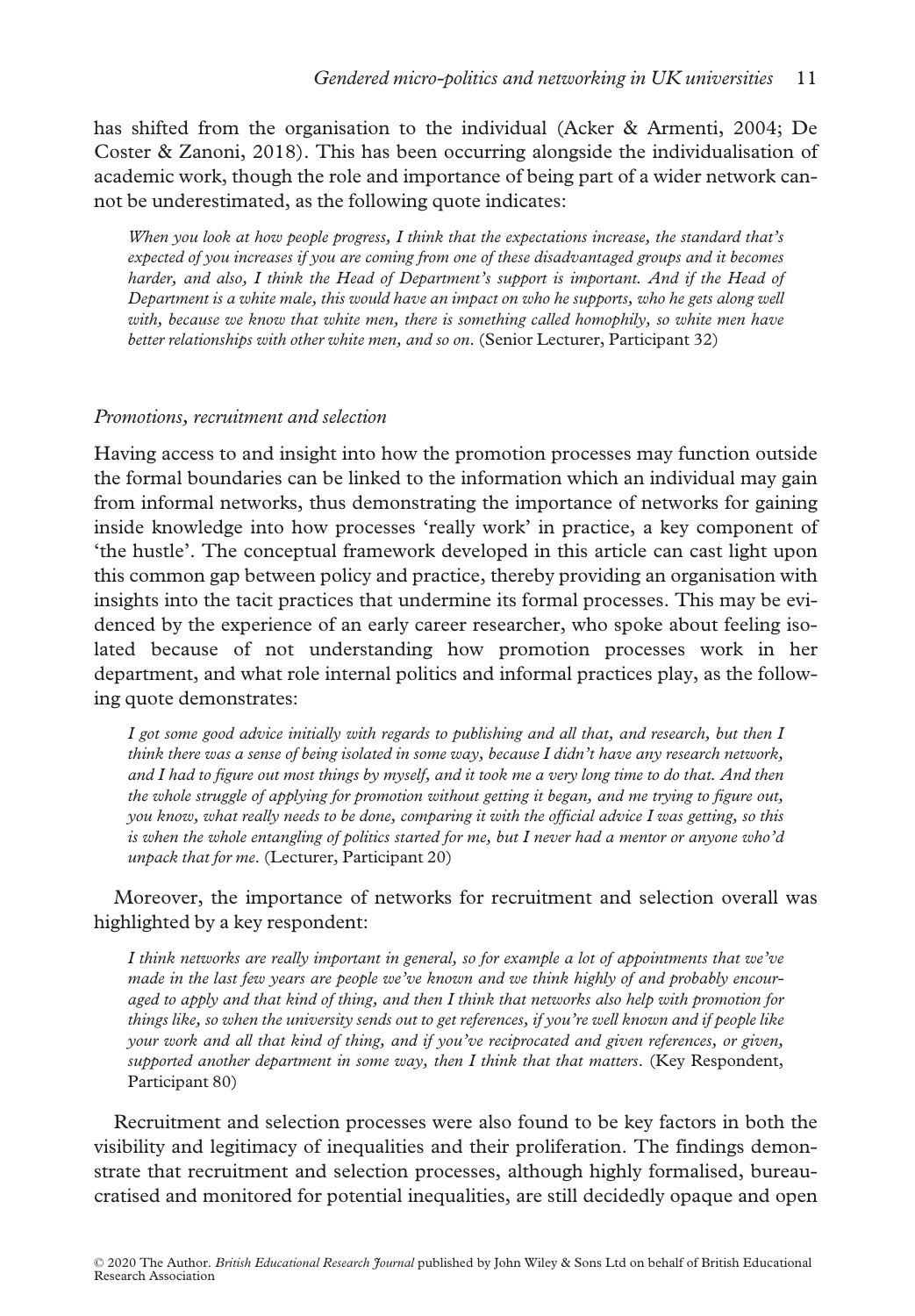## 12 E. Yarrow

to gaming and manipulation, thereby contributing to the inequalities highlighted by the study.

The following example clearly illustrates that there are strong linkages between the visibility of inequality, the transparency of processes and the presence of gendered elements in recruitment and selection:

I don't think they are very transparent and they never have been. With the previous Head of Department, it was, no, they're not transparent and there's always been  $-i$  it's quite remarkable, actually, how there's, you know, when the new Head of Department came and I was involved in his appointment, I thought things would change, and to begin with I think there was quite, sort of, open recruitment and selection processes, but you know, within a year there was a lack of transparency again, I don't know where people came from.

And so that manifested itself quite obviously, you know, and it's always been more manifest more recently, and it's always been men... because I was director of research, I was supposed to have quite a lot of involvement in all positions, and I was practically excluded. (Professor, Participant 28)

Whilst vertical gender segregation is visible, and generally perceived, both institutionally and by individual academics, not to be legitimate, the informal aspects which contribute to vertical gender segregation are very much ingrained in the organisational culture overall.

## 'Informalising' the formal: Workload allocation and the hustle

It was found that the allocation and organisation of work through the use of workload models indicated that there is ongoing, informal decision-making surrounding the allocation of work, and that this has affected the adoption of workload models. Workload models were found to be implemented inconsistently, partially, or not at all in the different departments, creating a space for 'off-model' negotiations and opportunities to exploit gaps between formal policy and practice, thus serving as potentially fruitful arenas for 'the hustle'. Such non-uniform implementation may lead to the creation of different levels of inequality in different departments, thus demonstrating that women's lived experiences can vary significantly even within the same university. Whilst workload models may offer opportunities for the fair organisation of academic work, this was not evident in this study, in that the overarching feelings of the respondents surrounding the use of workload models expressed the concern that the models did not allow enough flexibility. In terms of formal application, the following quote demonstrates how the workload model is applied and also the belief in its equitable functioning:

Very crude. Basically, we just apply a teaching hours metric, so everybody has the same allocation of academic advisees; everybody is expected to do the same number of teaching contact hours; and everybody is expected to do a certain amount of administration, be that committee service or exam board duties or whatever it may be; and everybody has the same marking load for exams, roughly speaking, as well. So, it's pretty egalitarian. (Key Respondent, Participant 44)

Critically though, as evidenced by later quotes, informal negotiations appear to play a role in workload model-driven work allocation, potentially being a subversion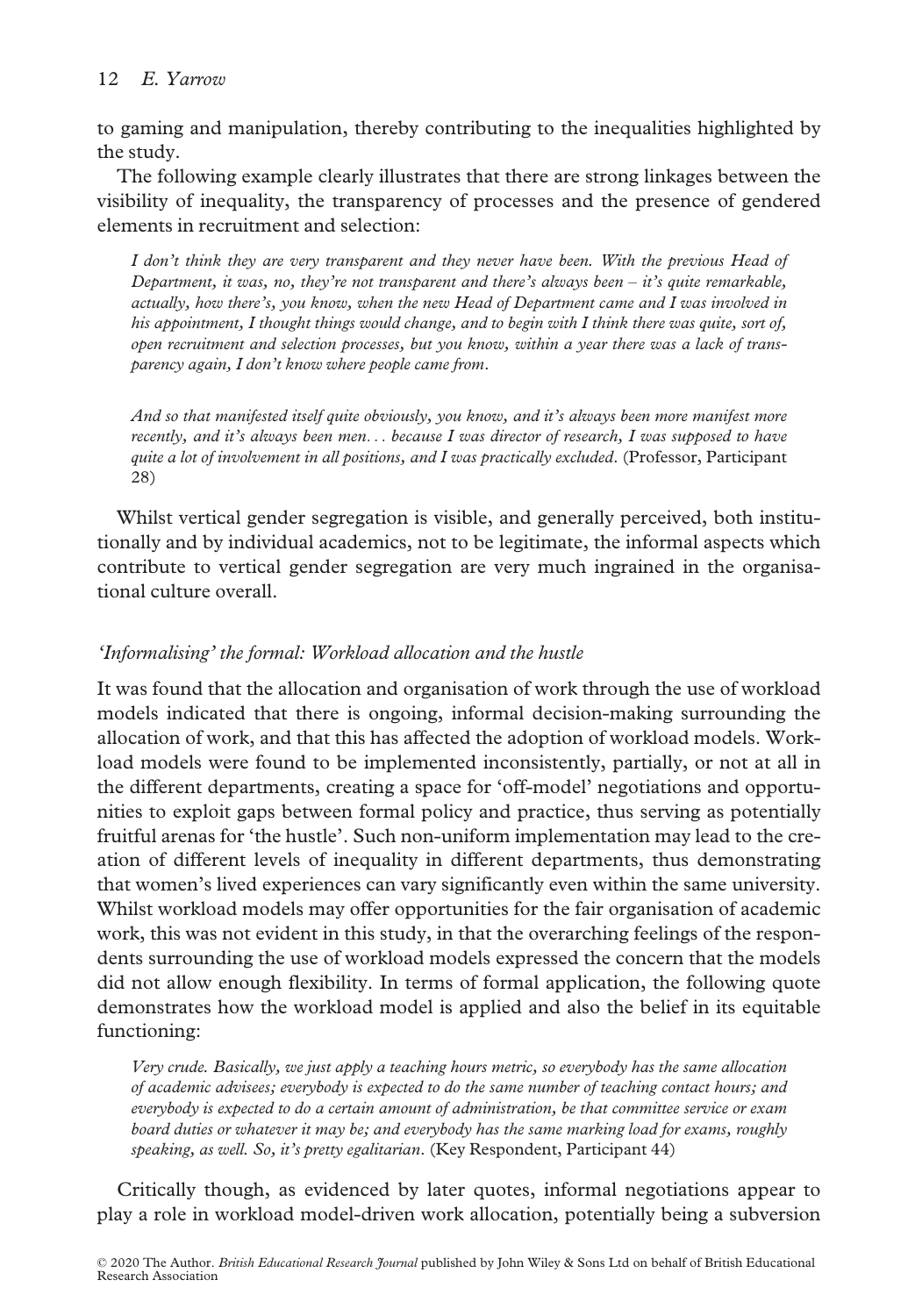of formal practice, with the relationship with the heads of department playing an integral role, as the following quotes suggest:

Workload helps a lot to ensure that everybody is doing similar amounts of research, but what happens generally is that there are negotiations going on afterwards and people may negotiate better deals after, kind of, the whole workload model is circulated and so on. So, it is still going on, but there are at least some safeguards.

I think the people who are closer to the Head of Department are generally, and I think the people who are closer, the sort of people who are closer to the Head of Department actually are male. (Senior Lecturer, Participant 31)

Research is not allocated, as we said, which is important because it's completely in our hands, and there, gender may play a role because if your workload is about your teaching and administration and these are the first things that you have to... in the first instance if this is what you have to do, you may leave your research behind. It would have been better if it was more clear for everybody and for women, especially when they are taking care of children, then you know, the research is in there in their workload and a part of what they have to do every week. (Senior Lecturer, Participant 38)

The findings, however, indicated that there is still some informal decision-making surrounding the allocation and organisation of work through the use of workload models in some departments, and that this has affected their adoption, primarily because of notions about the autonomy of work and because of their perceived effects upon the flexibility of work.

However, in some cases, the application of a workload model that treats everyone the same might actually contribute to gender inequality, in that external circumstances are not accounted for; not only are workload models in this instance not used properly, but they embody gendered inequalities. The following two quotes are indicative of these issues:

In terms of work, they're more likely to negotiate on the workload model, and it's a case... I mean, I do have a model in my head. So, I know how much teaching I would expect of somebody who's exclusive to teaching and how much I would expect of, you know, somebody who was doing teaching and research, and, you know, it is negotiated. It's negotiated at recruitment stage; it's negotiated through appraisal through the appraisal system. So, we do have mechanisms for negotiations, but I have an open-door policy as well, so people can negotiate with me, but I generally say, well, we have a process for that, so this is what I think you should do. (Research Director, Participant 70)

A further example of perceptions of gendered approaches to negotiations is demonstrated in the following quote:

My experience over the years is that men will go... and they will go and negotiate behind the scenes and say, 'I'll leave', and be really arrogant about it, whereas women are, you know, classic, you know? I'm sure you know more about this research than me, you know, classic research... don't put themselves forward, don't threaten to leave, don't go and say, I'm so valuable you've got to keep me. I didn't even know that's what you did. (Professor, Participant 51)

This is indicative of the tensions between what is perceived to be fair and what may actually contribute to gender inequality in the university. The previous quote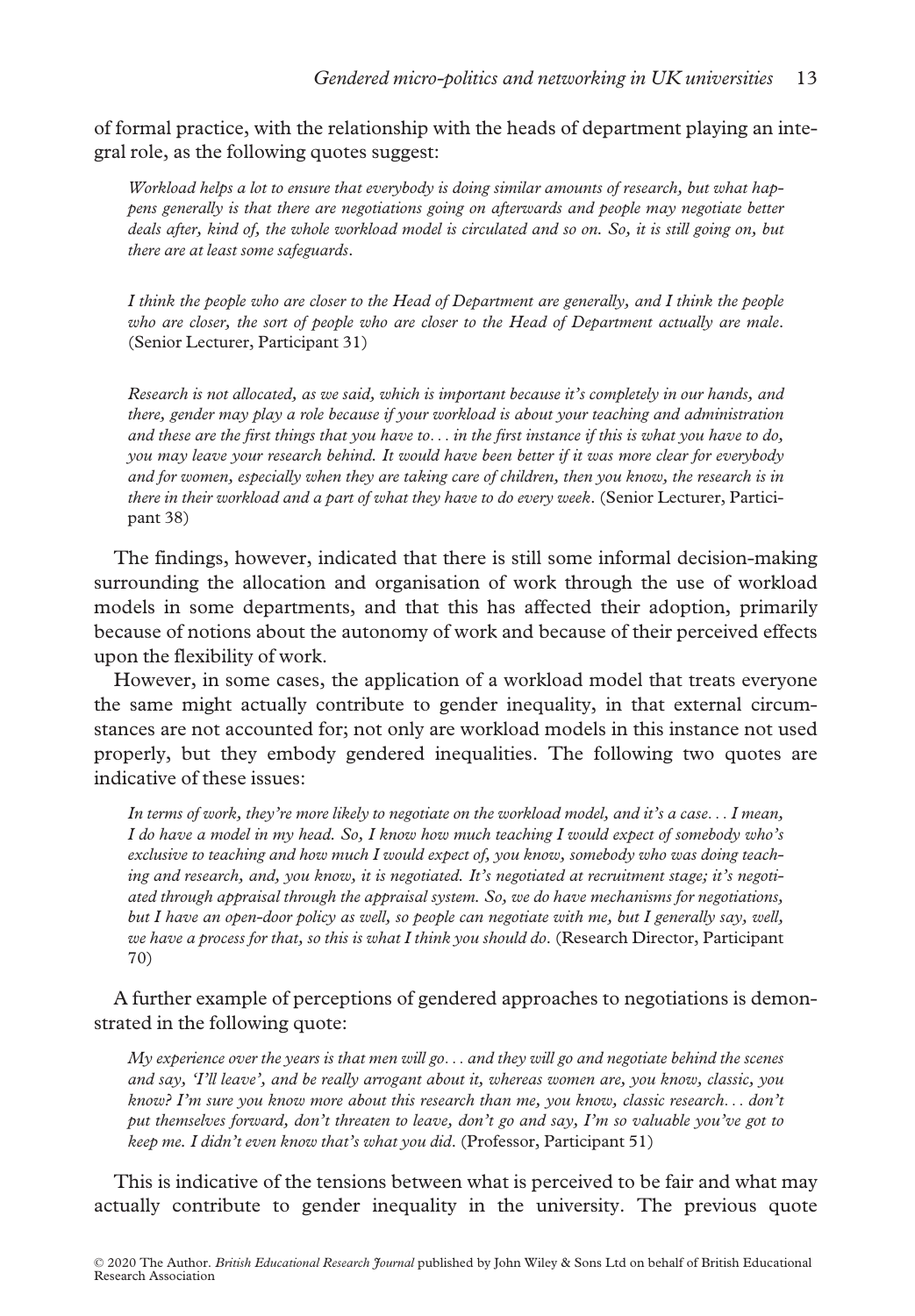demonstrates the assumption that because her 'door' is open to everyone, individuals will then come forward and negotiate. However, it has been found in other departments of the university that this may well be a gendered issue, and that some women are more reticent and, therefore, less likely to negotiate.

It is apparent that mechanisms such as workload models, which are in place to ensure a 'fair' workload as demonstrated in the previous quote, are however open to manipulation, gaming and negotiation and, therefore, by implication, provide fruitful opportunity for 'the hustle' and for inequitable outcomes. It is important to note here that the same allocation for everyone may appear egalitarian in the first instance, and indeed is perceived as so by the participant, but rather it is argued here from the wider findings. These indicate that the level of awareness of inequalities differed not only across departments, but also between individuals, and varied with the position/grade of the individual, and also how they applied workload models for example. Additionally, the seminal work of Acker (2006, p. 452) contends that the visibility of inequalities appeared to vary with the position of the individual, in that their personal circumstances and experiences of inequality shaped their views of inequality and its visibility. It is here that there are differences in people's lived experiences of organisational practices and processes, and scope for hustling.

Moreover, the application of a generic workload allocation metric, whilst initially appearing to be fair in formal terms, is informally gamed, as well as being implemented and applied differently across departments. Perceptions of the fairness of the workload model also therefore depend on how and by whom it is applied, and in turn, how an individual may be advantaged and benefit from its application, which is not only an opportunity for the 'hustle' to occur, but also thereby undermines its very purpose.

### Theorisation of inequality and gendered power interactions

Gendered power is conceptualised here as an important aspect of organisational inequalities, mobilised through gendered micro-politics (Bradley, 1999; Acker, 2006) contributing to, and developing, current understandings of the concepts of gendered organisations, inequality regimes and gendered politics. Gendered micro-politics are an expression of the hybridised nature of inequality, gendered power and organisational lived experience, which is demonstrated through the development of the theoretical framework in Figure 1.

This figure demonstrates the core theoretical contribution of this article: how inequality regimes and gendered power interact and are mutually reinforced through informal processes, providing a theoretical framework for application in a range of organisations where women are under-represented and/or marginalised. This opens up a contemporary theoretical space which is empirically grounded in the findings of this research, which can be used to aid organisations to understand and analyse how gendered power plays out in their organisation, casting light on informal practices and processes as accelerants of gender inequality.

The framework theorises and demonstrates how inequality regimes and gendered power interact and are mutually reinforced through informal processes. The framework also considers the internal and external contextual dynamics and outlines the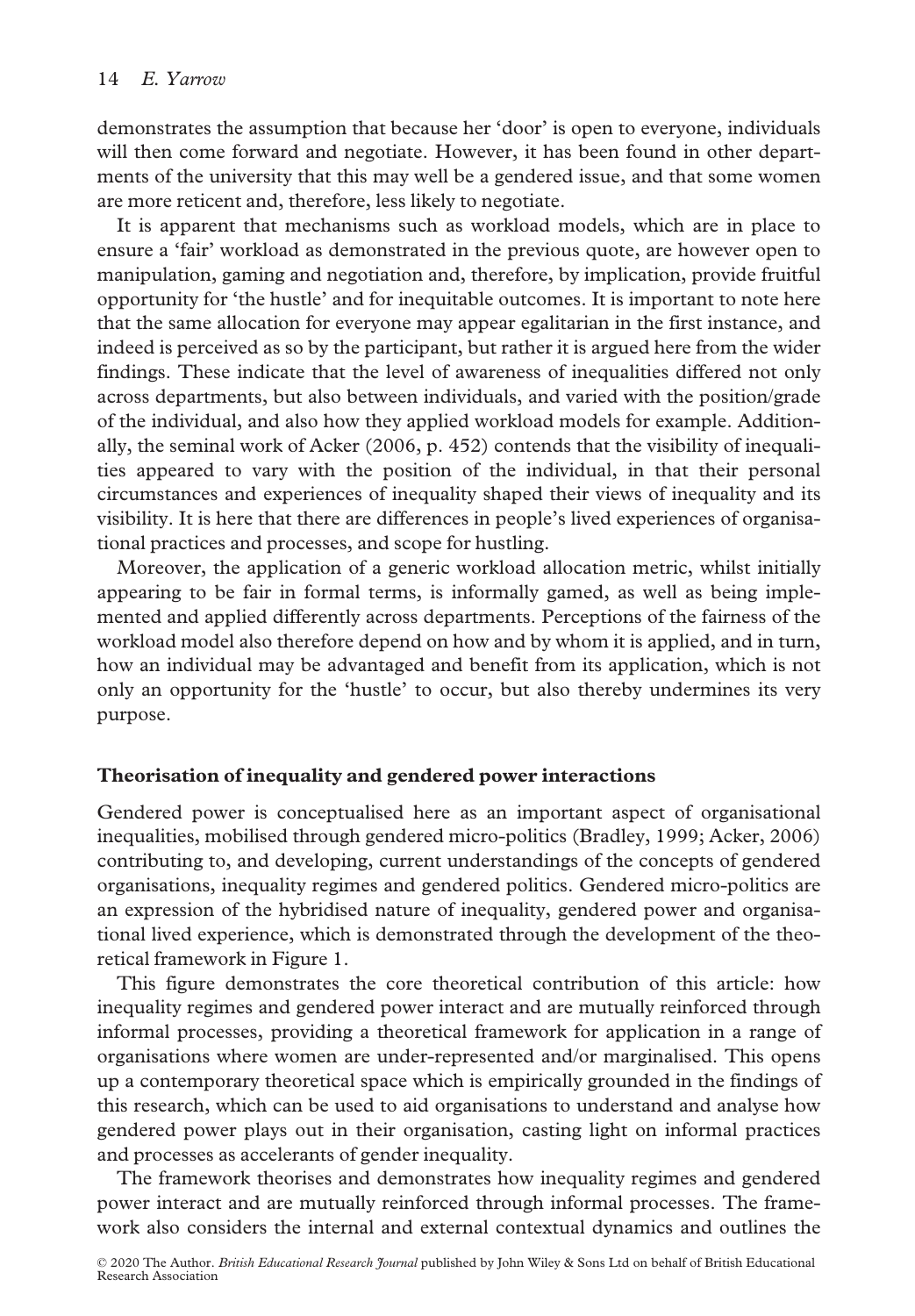

Figure 1. Framework of inequality and gendered power interactions [Colour figure can be viewed at [wileyonlinelibrary.com\]](www.wileyonlinelibrary.com)

multifaceted nature of 'the hustle'; hence it is not a singular or linear process. The usefulness of this theoretical contribution is made clear by the empirical findings which indicate that research evaluation in the UK actively contributes to the continuance of gender inequality regimes, and that gendered power dynamics are most commonly played out through informal practices and processes and gendered networking. This framework may also be practically applied in a variety of international and institutional contexts, in that it allows for different contextual factors to be analysed, such as modes of research evaluation and levels of gender inequality. The framework serves as a tool to enable organisations to better understand how men maintain power and how power dynamics affect organisational structures, and to recognise women's lived experiences of inequality; this will in turn provide opportunities for them to make effective change. It is here where this article further contributes to international educational research and to contemporary debates surrounding new research evaluation.

In the current context of uncertainty around requirements and expectations for REF 2021, it is clear from the findings that the role of informal networks is a key and recurrent theme. Networking relationships may be defined as: 'individuals' attempts to develop and maintain relationships with others who have the potential to assist them in their work or career' (Forret & Dougherty, 2004, p. 420); hence the primary aim of networking relationships for some individuals is for career benefit. Consequently, by implication, the gendered nature of micro-politics is amplified.

Bradley's (1999) resource-based theory of power has allowed for the exposure of how the multiple facets of power contribute to, and structure, gender relations within organisations, and in turn how these influence the policies and practices of research evaluation and its surrounding practices. This article enhances current understanding of the linkages between organisational hierarchy, inequality regimes and power play,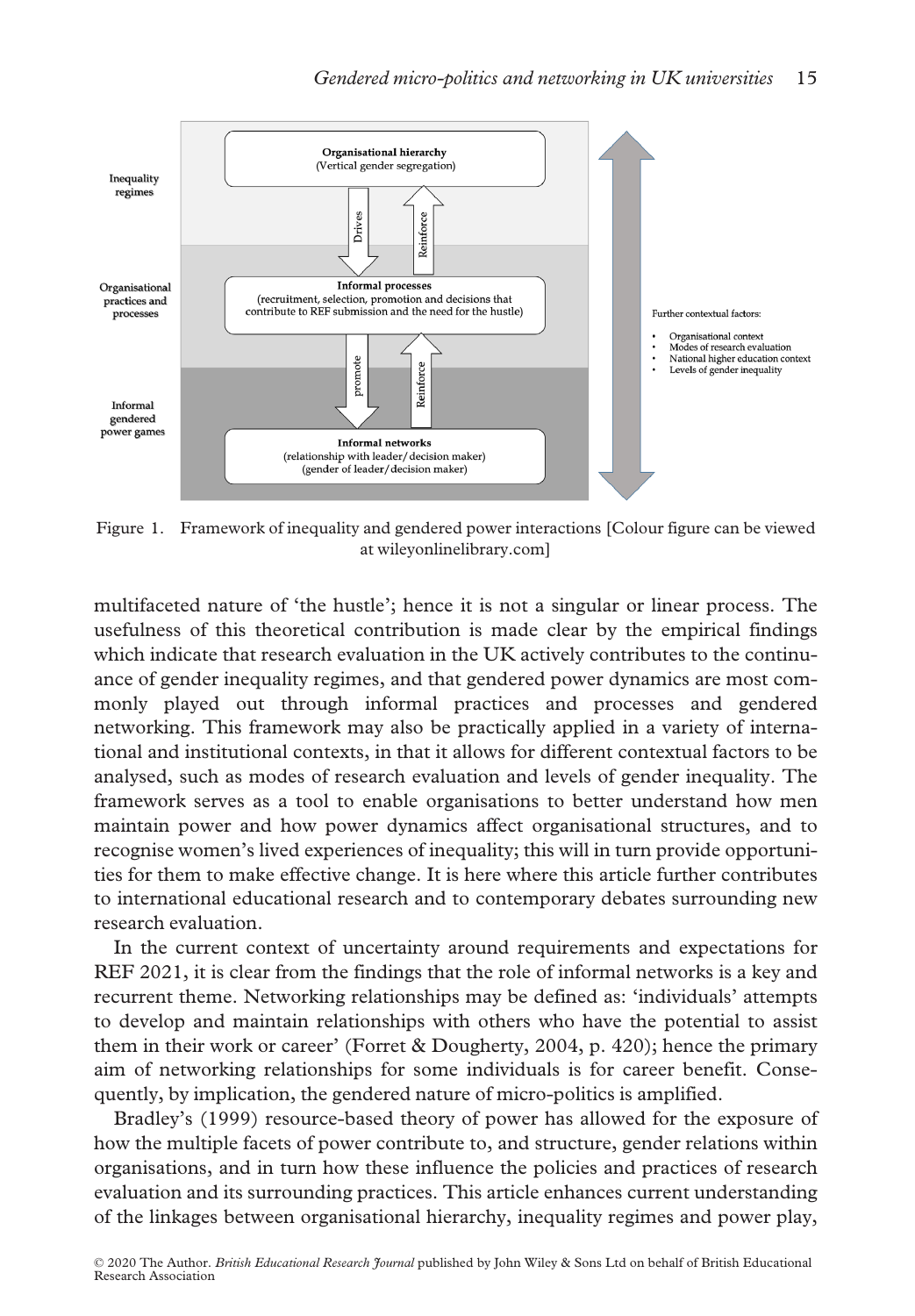where the latter refers to informal power games, such as gendered informal networks, homo-social reproduction (Kanter, 1977; De Coster & Zanoni, 2018) and homophily (Ibarra, 1993) in contemporary academia. It is by bringing together Bradley's (1999) theory of resource-based power with Acker's (2006) theory of inequality regimes that an improved understanding of the combined role of organisational hierarchy and gendered power in an academic context is enabled. Gendered micro-politics, informal networks (Ibarra, 1993) and power play interact and serve to maintain, reinforce and further entrench gender inequality in the academy. The theory that has been presented provides a practical tool for enhancing organisational understanding of how hierarchies, practices and processes drive and reinforce gender inequality in the academy today.

# **Conclusions**

Informal networks and gendered micro-politics are playing an increasingly important, pronounced and ongoing role in women's lived experiences not only of research evaluation but also of their academic careers. Oftentimes this has negative consequences for women's inclusion in REF and their experiences of recruitment, selection and promotion. This is evidently gendered because of women's ongoing disproportionate caring responsibilities and their experience of vertical gender segregation and gendered networks, all of which serve to perpetuate the status quo that supports the male unencumbered scholar, particularly in a context which values speed and quantity of publishing for the purposes of evaluation (Huppatz et al., 2019, p. 14).

This research contributes to current understandings of the role of informal networks and inequality regimes in theorising the mobilisation of gendered power within organisational inequality regimes through informal networks, otherwise known as 'the hustle'.

The central contribution to the extant literature is to advance current theoretical understandings of how inequality regimes and gendered power interact and are mutually reinforced through informal processes, thereby demonstrating how men maintain power, and how power dynamics affect contemporary British universities in the context of increasing evaluation. There is much scope for future research into this fascinating and important area, particularly as the REF is set to continue in 2020 and because of the systemic gender inequality which remains in the academy. It would benefit existing scholarly knowledge to further study female academics' lived experiences of research evaluation in different types of institutions. This would also provide a rich arena for exploring the ongoing tensions between teaching and research, and for considering potential future strategic interactions between the REF and the Teaching Excellence Framework (TEF). This in turn would help us assess how this may affect the (gendered) 'knowledge hustle'.

# Final comments

Gendered expectations still impact and serve to reproduce dominant and subordinate statuses of men and women in the academy. The subversion of formal practices and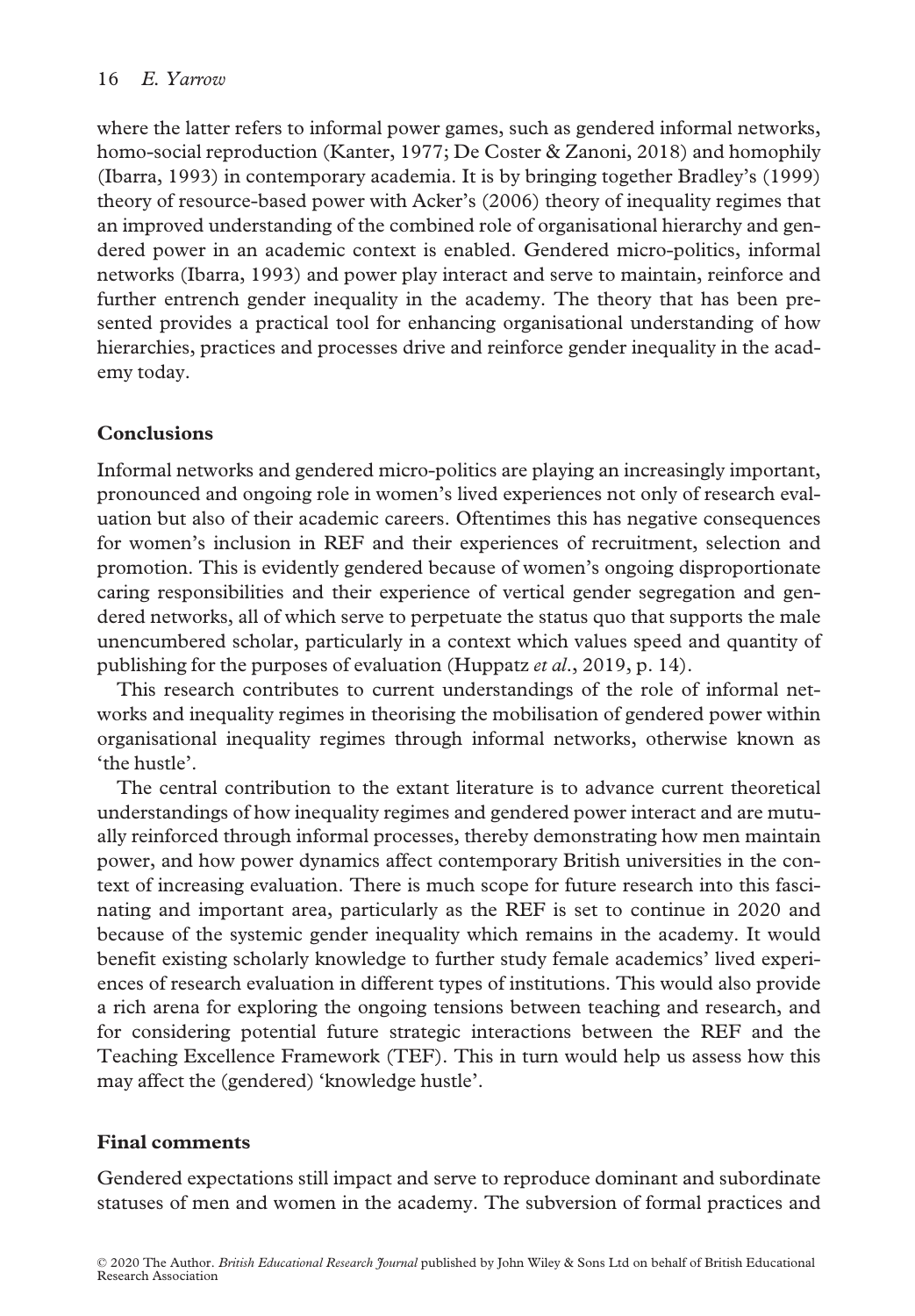processes through the deployment of gendered power and gendered informal networks contributes to the ongoing maintenance and entrenching of inequality regimes.

## Acknowledgements

Thank you to every participant in this research for taking the time to be a part of the study, and, in many cases, for speaking so candidly. I am grateful to my previous colleagues at the University of Edinburgh Business School for their helpful and constructive feedback on early drafts of this article. Thank you also to Dr Maryam Aldossari for her friendship and unwavering support of my research.

## Data availability

Research data are not shared.

## References

- Acker, J. (1990) Hierarchies, jobs, bodies: A theory of gendered organizations, Gender and Society, 4 (2), 139–158.
- Acker, J. (2006) Inequality regimes: Gender, class, and race in organizations, *Gender and Society*, 20 (4), 441–464.
- Acker, S. & Armenti, C. (2004) Sleepless in academia, Gender and Education, 16(1), 3–24.
- Aiston, S. & Jung, J. (2015) Women academics and research productivity: An international comparison, Gender and Education, 27(3), 205–220.
- Alvesson, M. & Due Billing, Y. (2009) Understanding gender and organizations (2nd edn) (Thousand Oaks, CA, Sage Publications).
- Ang, M.C., Ramayah, T. & Amin, H. (2015) A theory of planned behavior perspective on hiring Malaysians with disabilities, Equality, Diversity and Inclusion: An International Journal, 34(3), 186–200.
- Barrett, L. & Barrett, P. (2011) Women and academic workloads: Career slow lane or cul-de-sac?, Higher Education, 61(2), 141–155.
- Benschop, Y. (2009) The micro-politics of gendering in networking, *Gender, Work & Organization*, 16(2), 217–237.
- Benschop, Y. & Brouns, M. (2003) Crumbling ivory towers: Academic organizing and its gender effects, Gender, Work & Organization, 10(2), 194-212.
- Berger, L., Benschop, Y. & Brink, M. (2015) Practising gender when networking: The case of university–industry innovation projects, Gender, Work & Organization, 22(6), 556–578.
- Bett, M. (1999) Independent review of higher education pay and conditions: Report of a committee (London, Stationery Office).
- Bhide, A. (1986) Strategy as hustle, Harvard Business Review, 64(5), 59–66.
- Bird, S.R. (2011) Unsettling universities' incongruous, gendered bureaucratic structures: A casestudy approach, Gender, Work & Organization, 18(2), 202-230.
- Boyatzis, R.E. (1998) Transforming qualitative information (Thousand Oaks, CA, Sage Publications).
- Bradley, H. (1999) Gender and power in the workplace: Analysing the impact of economic change (Basingstoke, Macmillan).
- Bradley, H., Healy, G., Forson, C., and Kaul, P. (2007). Workplace cultures: what does and does not work. Manchester: Equal Opportunities Commission. Source: [http://uhra.herts.ac.uk/hand](http://uhra.herts.ac.uk/handle/2299/13721) [le/2299/13721](http://uhra.herts.ac.uk/handle/2299/13721) (Retrieved: 28 July, 2020).
- Bryman, A. & Bell, E. (2007) Business research methods (2nd edn) (Oxford, Oxford University Press).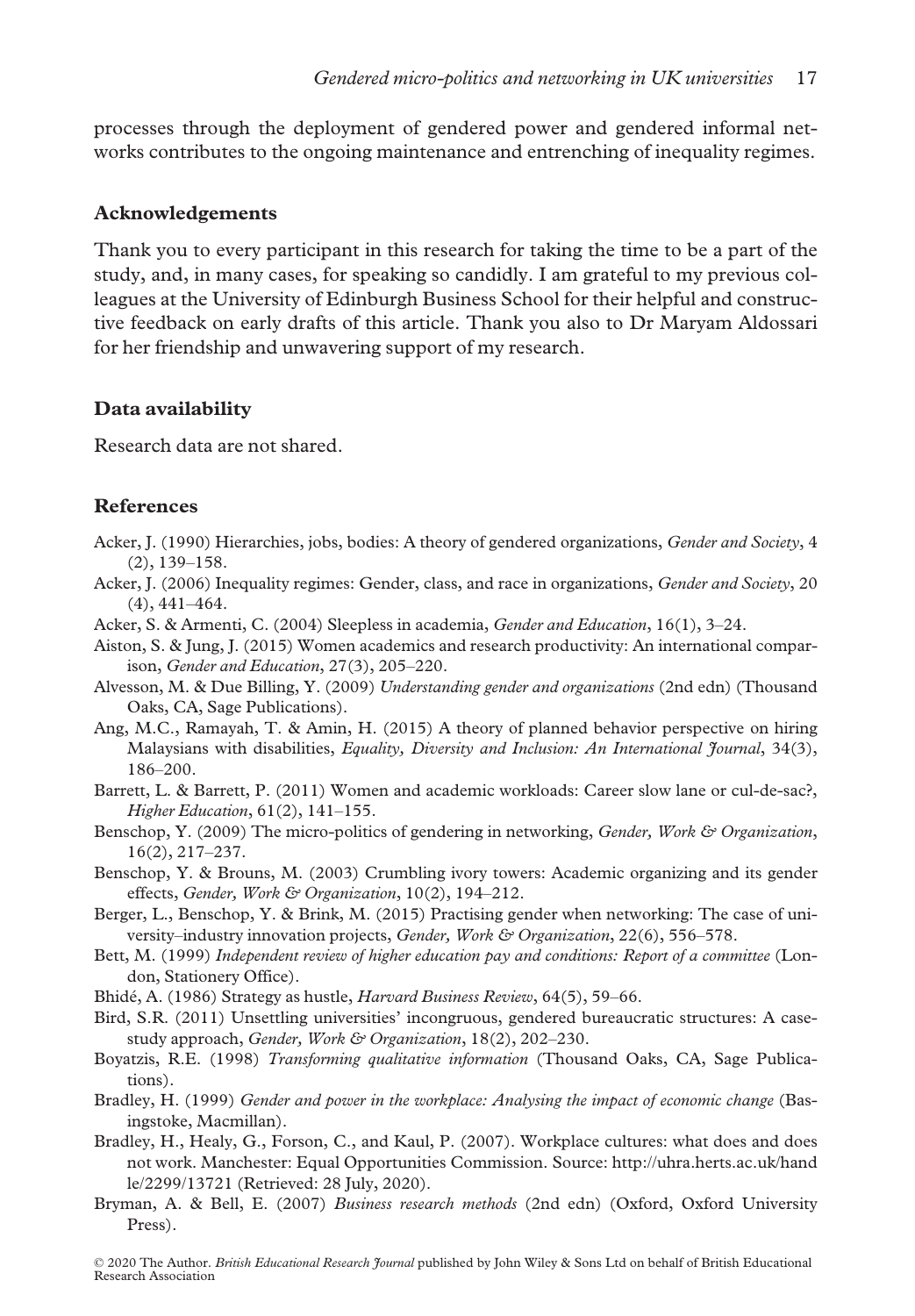- Cassell, C. & Symon, G. (Eds) (2004) Essential guide to qualitative methods in organizational research (London, Sage Publications).
- Chappell, L. & Waylen, G. (2013) Gender and the hidden life of institutions, Public Administration, 91(3), 599–615.
- Clarke, C. & Knights, D. (2015) Careering through academia: Securing identities or engaging ethical subjectivities?, Human Relations, 68(12), 1865–1888.
- Davies, C., Healey, R.L. & Cliffe, A.D. (2016) Scaling the mountain: An exploration of gendered experience of academic staff in relation to the Research Excellence Framework 2014. Available online at:<http://chesterrep.openrepository.com/cdr/handle/10034/600502> (accessed 29 May 2019).
- Davies, J., Yarrow, E. & Syed, J. (2020) The curious under-representation of women impact case leaders: Can we disengender inequality regimes?, Gender, Work & Organization, 27(2), 129– 148.
- De Coster, M. & Zanoni, P. (2018) Governing through accountability: Gendered moral selves and the (im) possibilities of resistance in the neoliberal university, *Gender, Work & Organization*, 26 (4), 411–429.
- Deem, R. (1998) New managerialism and higher education: The management of performances and cultures in universities in the United Kingdom, International Studies in Sociology of Education, 8  $(1), 47-70.$
- Deem, R., Reed, M., Hillyard, S. & Barrier, J. (2009) Knowledge, higher education and the new managerialism: The changing management of UK universities, Revue Française de Sociologie, 50(1), 190–192.
- Doherty, L. & Manfredi, S. (2006) Women's progression to senior positions in English universities, Employee Relations, 28(6), 553–572.
- Doherty, L. & Manfredi, S. (2010) Improving women's representation in senior positions in universities, *Employee Relations*, 32(2), 138–155.
- ECU (2015a) Equality in higher education: Statistical report 2015. Available online at: [www.ec](http://www.ecu.ac.uk/wp-content/uploads/2015/11/Equality-in-HE-statistical-report-2015-part-1-staff.pdf) [u.ac.uk/wp-content/uploads/2015/11/Equality-in-HE-statistical-report-2015-part-1-staff.pdf](http://www.ecu.ac.uk/wp-content/uploads/2015/11/Equality-in-HE-statistical-report-2015-part-1-staff.pdf) (accessed 29 May 2019).
- ECU (2015b) About Advance HE's Athena SWAN Charter. Available online at: [www.ecu.ac.uk/](http://www.ecu.ac.uk/equality-charters/athena-swan/about-athena-swan/) [equality-charters/athena-swan/about-athena-swan/](http://www.ecu.ac.uk/equality-charters/athena-swan/about-athena-swan/) (accessed 8 August 2018).
- ECU (2016) Gender equality charter mark 2016. Available online at: [www.ecu.ac.uk/equality-cha](http://www.ecu.ac.uk/equality-charters/gender-equality-charter-mark/) [rters/gender-equality-charter-mark/](http://www.ecu.ac.uk/equality-charters/gender-equality-charter-mark/) (accessed 29 May 2019).
- Evans, C. (1995) Choosing people: Recruitment and selection as leverage on subjects and disciplines, Studies in Higher Education, 20(3), 253–265.
- Fletcher, C. (2007) Passing the buck: Gender and management of research production in UK higher education, Equal Opportunities International, 26(4), 269–286.
- Fletcher, C., Boden, R., Kent, J. & Tinson, J. (2007) Performing women: The gendered dimensions of the UK new research economy, Gender, Work & Organization, 14(5), 433-453.
- Forret, M. & Dougherty, T. (2004) Networking behaviors and career outcomes: Differences for men and women?, *Journal of Organizational Behavior*, 25(3), 419–437.
- Granovetter, M. (1973) The strength of weak ties, American Journal of Sociology, 78(6), 1360–1380.
- Halford, S. & Leonard, P. (2001) Gender, power and organisations (London, Palgrave Macmillan).
- HEFCE (2015) Research Excellence Framework 2014: Manager's report Available at: [https://www.](https://www.ref.ac.uk/2014/media/ref/content/pub/REF_managers_report.pdf) [ref.ac.uk/2014/media/ref/content/pub/REF\\_managers\\_report.pdf](https://www.ref.ac.uk/2014/media/ref/content/pub/REF_managers_report.pdf) (Retrieved 28 July, 2020)
- Henkel, M. (1999) The modernisation of research evaluation: The case of the UK, Higher Education, 38(1), 105–122.
- Heward, C. (1996) Women and careers in higher education: What is the problem, in: L. Morley & V. Walsh (Eds) Breaking boundaries: Women in higher education (Bristol, Taylor & Francis), 11– 23.
- Hicks, D. & Katz, J.S. (2011) Equity and excellence in research funding, Minerva, 49(2), 137–151.

Higher Education Statistics Agency (2015) Academic staff (excluding atypical) at HE providers by terms of employment, mode of employment, academic employment function and sex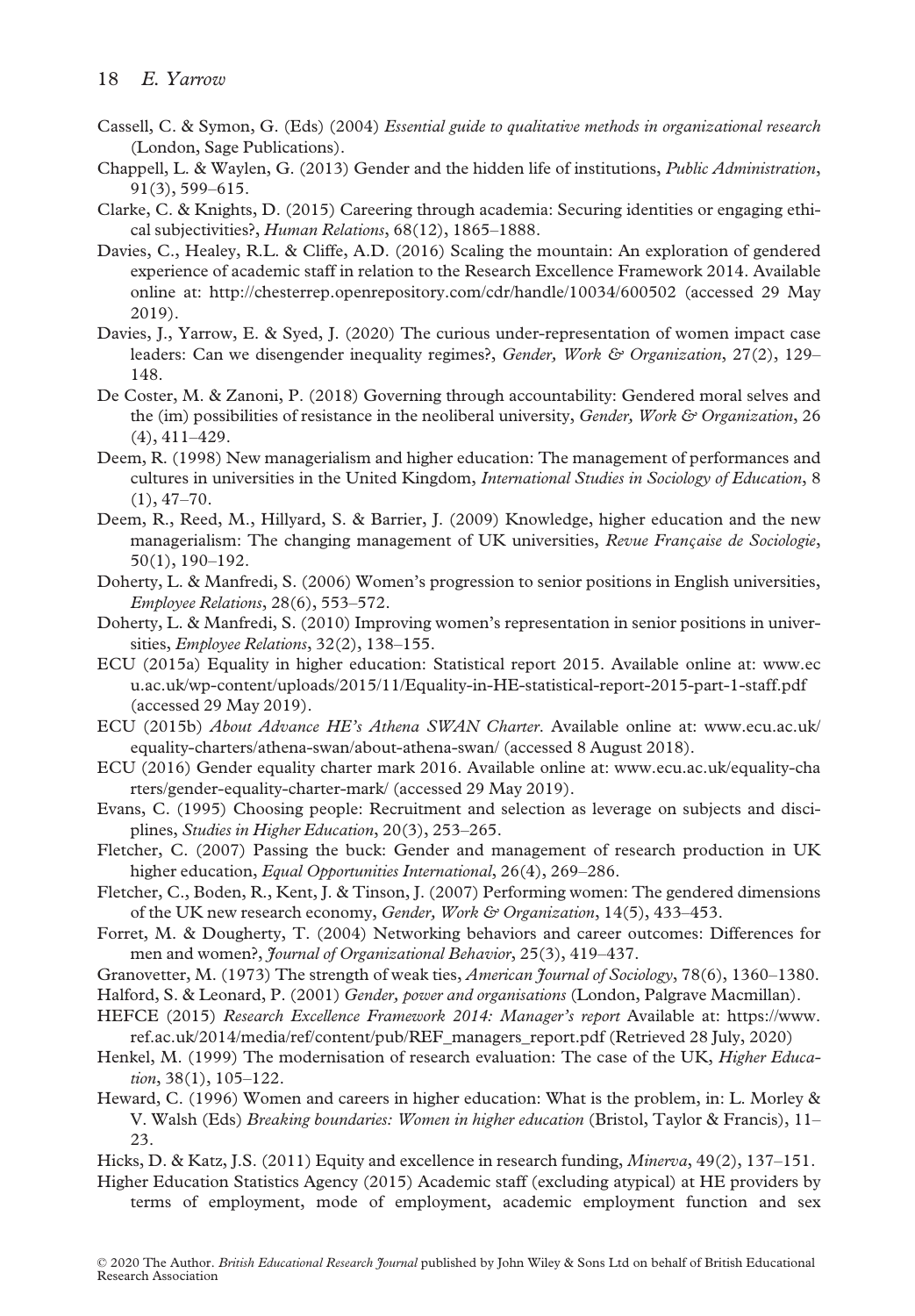(Table H), Source: https://www.hesa.ac.uk/data-and-analysis/staff/overviews?breakdown% 5B%5D=583&year=2 (Retrieved: 28 July 2020)

- Huppatz, K., Sang, K. & Napier, J. (2019) 'If you put pressure on yourself to produce then that's your responsibility': Mothers' experiences of maternity leave and flexible work in the neoliberal university, Gender, Work & Organization, 26(6), 772–788.
- Husu, L. (2000) Gender discrimination in the promised land of gender equality, Higher Education in Europe, 25(2), 221–228.
- Ibarra, H. (1993) Personal networks of women and minorities in management: A conceptual framework, Academy of Management Review, 18(1), 56–87.
- Kanter, R.M. (1977) Women and men of the corporation (New York, Basic Books).
- King, N. (2004) Using templates in the thematic analysis of text, in: C. Cassell & G. Symon (Eds) Essential guide to qualitative methods in organizational research (London, Sage Publications), 256– 270.
- Knights, D. & Richards, W. (2003) Sex discrimination in UK academia, Gender, Work & Organization, 10(2), 213–238.
- Krefting, L.A. (2003) Intertwined discourses of merit and gender: Evidence from academic employment in the USA, Gender, Work & Organization, 10(2), 260-278.
- Maxwell, J.A. & Miller, B.A. (2008) Categorizing and connecting strategies in qualitative data analysis, in: S. Hesse-Biber & P. Leavy (Eds) Handbook of emergent methods (New York, Guilford Press), 461–467.
- McPherson, M., Smith-Lovin, L. & Cook, J. (2001) Birds of a feather: Homophily in social networks, Annual Review of Sociology, 27(1), 415–444.
- Miller, R.L. (2000) Researching life stories and family histories (London, Sage Publications).
- Morley, L. (2001) Subjected to review: Engendering quality and power in higher education, *Journal* of Education Policy, 16(5), 465–478.
- Morley, L. (2003) *Quality and power in higher education* (Buckingham, Open University Press).
- Morley, L. (2005a) Opportunity or exploitation? Women and quality assurance in higher education, Gender and Education, 17(4), 411–429.
- Morley, L. (2005b) The micro-politics of quality, Critical Quarterly, 47(1-2), 83–95.
- Neyland, D. (2007) Achieving transparency: The visible, invisible and divisible in academic accountability networks, Organization, 14(4), 499–516.
- Roos, P. (2008) Together but unequal: Combating gender inequity in the academy, Journal of Workplace Rights, 13(2), 185–199.
- Savigny, H. (2014) Women, know your limits: Cultural sexism in academia, Gender and Education, 26(7), 794–809.
- Shaw, S. & Cassell, C. (2007) That's not how I see it': Female and male perspectives on the academic role, Women in Management Review, 22(6), 497–515.
- Stern, N. (2016) Building on success and learning from experience: An independent review of the Research Excellence Framework. Government report Ref: IND/16/9. Available online at: [www.gov.uk/gov](http://www.gov.uk/government/publications/research-excellence-framework-review) [ernment/publications/research-excellence-framework-review](http://www.gov.uk/government/publications/research-excellence-framework-review) (accessed 18 November 2019).
- Thanacoody, P., Bartram, T., Barker, M. & Jacobs, K. (2006) Career progression among female academics, Women in Management Review, 21(7), 536–553.
- Thomas, R. & Davies, A. (2002) Gender and new public management: Reconstituting academic subjectivities, Gender, Work & Organization, 9(4), 372-397.
- UCU (2016) University gender pay gap falls slightly, but not enough is being done says UCU. Available online at: [www.ucu.org.uk/media/2040/UK-academic-staff-gender-pay-gaps-and-average-sala](http://www.ucu.org.uk/media/2040/UK-academic-staff-gender-pay-gaps-and-average-salaries-1995-96-to-2005-06-Apr-07/pdf/ucu_genderpaygap96-06.pdf) [ries-1995-96-to-2005-06-Apr-07/pdf/ucu\\_genderpaygap96-06.pdf](http://www.ucu.org.uk/media/2040/UK-academic-staff-gender-pay-gaps-and-average-salaries-1995-96-to-2005-06-Apr-07/pdf/ucu_genderpaygap96-06.pdf) (accessed 5 December 2018).
- Van Den Brink, M. & Benschop, Y. (2012) Gender practices in the construction of academic excellence: Sheep with five legs, Organization Studies, 19(4), 509–524.
- Van Den Brink, M., Benschop, Y.& Jansen, W. (2010) Transparency in academic recruitment: A problematic tool for gender equality? Organization Studies, 31(11), 1459–1483.
- Willmott, H. (1995) Managing the academics: Commodification and control in the development of university education in the UK, Human Relations, 48(9), 993–1027.